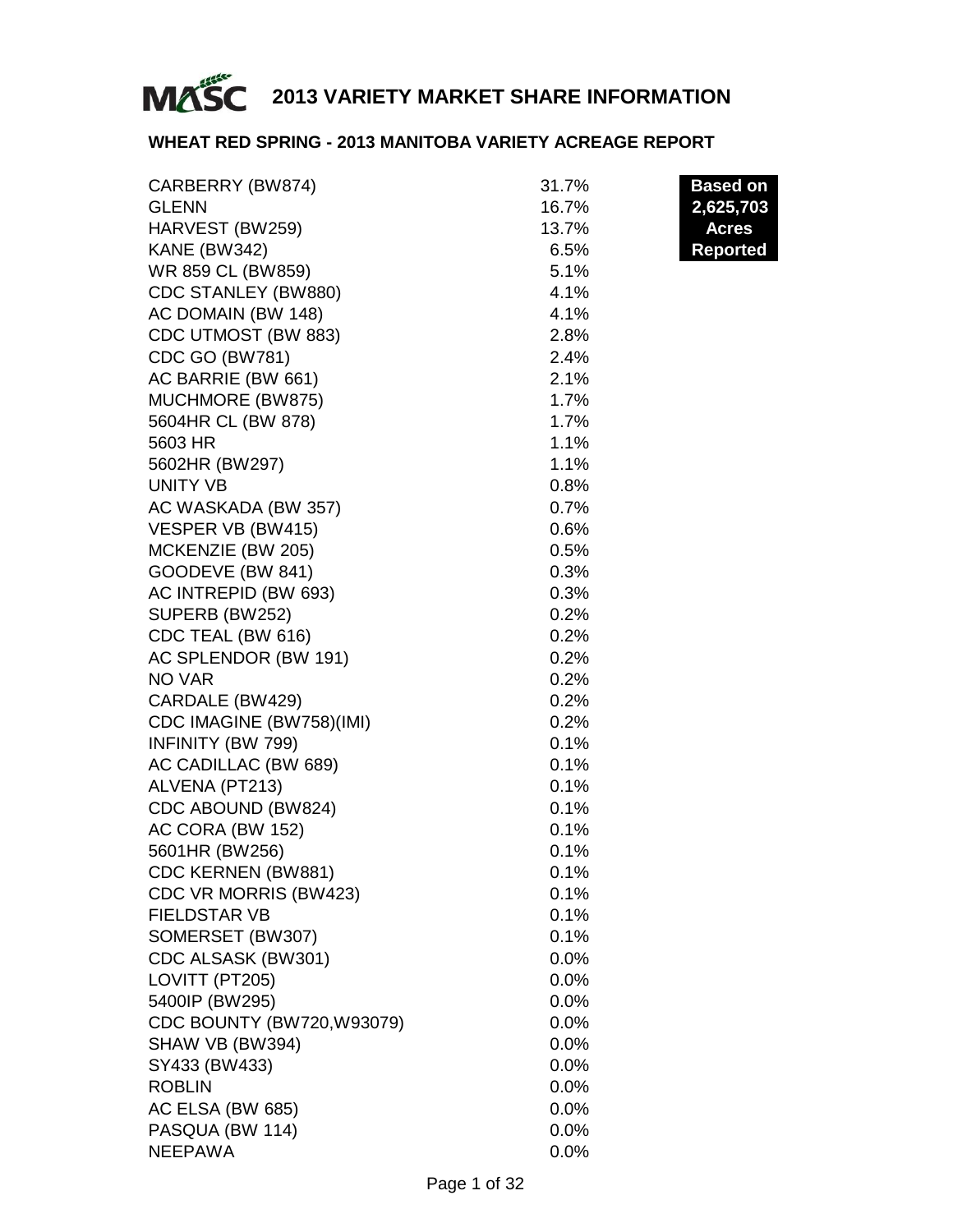

### **WHEAT RED SPR- 2013 MB VARIETY ACREAGE REPORT continued**

| AC ABBEY (BW 691)    | 0.0%    |
|----------------------|---------|
| 5500HR (BW 245)      | 0.0%    |
| AAC BRANDON (BW 932) | 0.0%    |
| AC MINTO (BW 120)    | $0.0\%$ |
| <b>VOLUNTEER</b>     | 0.0%    |
| PRODIGY (BW220)      | $0.0\%$ |
| <b>KATEPWA</b>       | $0.0\%$ |
| AAC BAILEY (BW901)   | 0.0%    |

### **PEDIGREED WHT RED SPR - 2013 MANITOBA VARIETY ACREAGE REPORT**

| CARBERRY (BW874)      | 38.1% | <b>Based on</b> |
|-----------------------|-------|-----------------|
| CARDALE (BW429)       | 12.2% | 72,766          |
| <b>GLENN</b>          | 7.6%  | <b>Acres</b>    |
| HARVEST (BW259)       | 5.8%  | <b>Reported</b> |
| WR 859 CL (BW859)     | 5.0%  |                 |
| CDC UTMOST (BW 883)   | 4.8%  |                 |
| MUCHMORE (BW875)      | 4.3%  |                 |
| VESPER VB (BW415)     | 4.3%  |                 |
| <b>CDC GO (BW781)</b> | 3.3%  |                 |
| CDC VR MORRIS (BW423) | 3.1%  |                 |
| CDC STANLEY (BW880)   | 2.0%  |                 |
| 5604HR CL (BW 878)    | 1.9%  |                 |
| <b>KANE (BW342)</b>   | 1.3%  |                 |
| AC BARRIE (BW 661)    | 1.3%  |                 |
| SY433 (BW433)         | 1.0%  |                 |
| 5602HR (BW297)        | 0.9%  |                 |
| AC DOMAIN (BW 148)    | 0.7%  |                 |
| UNITY VB              | 0.6%  |                 |
| AAC BRANDON (BW 932)  | 0.6%  |                 |
| CDC THRIVE (PT575)    | 0.3%  |                 |
| SUPERB (BW252)        | 0.2%  |                 |
| <b>BW931</b>          | 0.2%  |                 |
| <b>BW918</b>          | 0.2%  |                 |
| CDC PLENTIFUL (PT580) | 0.2%  |                 |
| <b>FIELDSTAR VB</b>   | 0.1%  |                 |
| AC SPLENDOR (BW 191)  | 0.1%  |                 |
| 5603 HR               | 0.0%  |                 |

### **ORGANIC WHT RED SPR - 2013 MANITOBA VARIETY ACREAGE REPORT**

| AC BARRIE (BW 661) | 25.7%    | <b>Based on</b> |
|--------------------|----------|-----------------|
| HARVEST (BW259)    | $19.7\%$ | 2.488           |
| GLENN              | $14.2\%$ | <b>Acres</b>    |
| KANE (BW342)       | $14.1\%$ | Reported        |
| CARBERRY (BW874)   | $12.0\%$ |                 |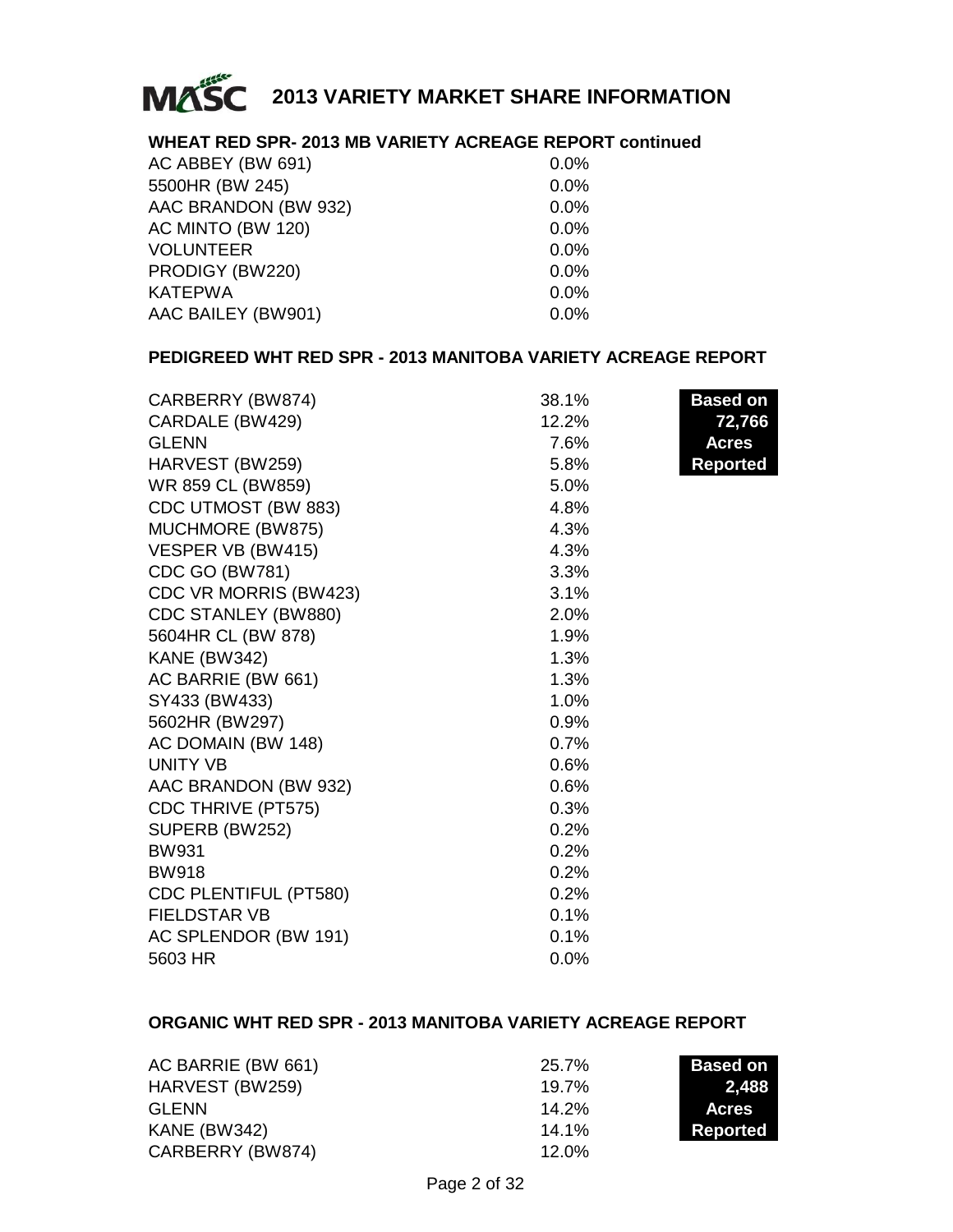

### **ORGANIC WHT RED SPR- 2013 MB VARIETY ACREAGE REPORT continued**

| AC CADILLAC (BW 689) | $6.2\%$ |
|----------------------|---------|
| AC CORA (BW 152)     | $3.2\%$ |
| PEMBINA              | 2.8%    |
| AC DOMAIN (BW 148)   | 2.0%    |

### **WHEAT HARD WHITE SPR - 2013 MANITOBA VARIETY ACREAGE REPORT**

| SNOWSTAR (BW315A)   | 67.5%    | <b>Based on</b> |
|---------------------|----------|-----------------|
| <b>SNOWBIRD</b>     | 15.9%    | 16.564          |
| WHITEHAWK (HW024)   | $13.7\%$ | <b>Acres</b>    |
| AAC ICEBERG (HW021) | 2.8%     | Reported        |

### **WHEAT PRAIRIE SPRING - 2013 MANITOBA VARIETY ACREAGE REPORT**

| AC VISTA (HY413) | 38.3% | <b>Based on</b> |
|------------------|-------|-----------------|
| SY985            | 31.1% | 6,415           |
| NO VAR           | 9.5%  | <b>Acres</b>    |
| 5702PR (HY 977)  | 9.2%  | Reported        |
| OSLO             | 8.3%  |                 |
| 5701PR (HY962)   | 2.5%  |                 |
| AC TABER (HY380) | 1.1%  |                 |

### **WHEAT EXTRA-STRONG - 2013 MANITOBA VARIETY ACREAGE REPORT**

| <b>GLENLEA</b>      | 41.9% | <b>Based on</b> |
|---------------------|-------|-----------------|
| CANTERA ES4         | 40.0% | 1.965           |
| <b>GLENCROSS VB</b> | 18.1% | <b>Acres</b>    |
|                     |       | Reported        |

### **WHEAT DURUM - 2013 MANITOBA VARIETY ACREAGE REPORT**

| <b>ENTERPRISE</b>   | 35.6% | <b>Based on</b> |
|---------------------|-------|-----------------|
| NAPOLEON (DT494)    | 32.2% | 1.320           |
| STRONGFIELD (DT712) | 32.2% | <b>Acres</b>    |
|                     |       | Reported        |

### **WHEAT FEED - 2013 MANITOBA VARIETY ACREAGE REPORT**

| PASTEUR (GP)        | 47.3%   | <b>Based on</b> |
|---------------------|---------|-----------------|
| <b>FALLER</b>       | 30.6%   | 137,838         |
| JENNA               | 5.3%    | <b>Acres</b>    |
| AC ANDREW (SW)      | 4.7%    | <b>Reported</b> |
| <b>WFT 409</b>      | $3.4\%$ |                 |
| SADASH (SWS349)(SW) | 2.0%    |                 |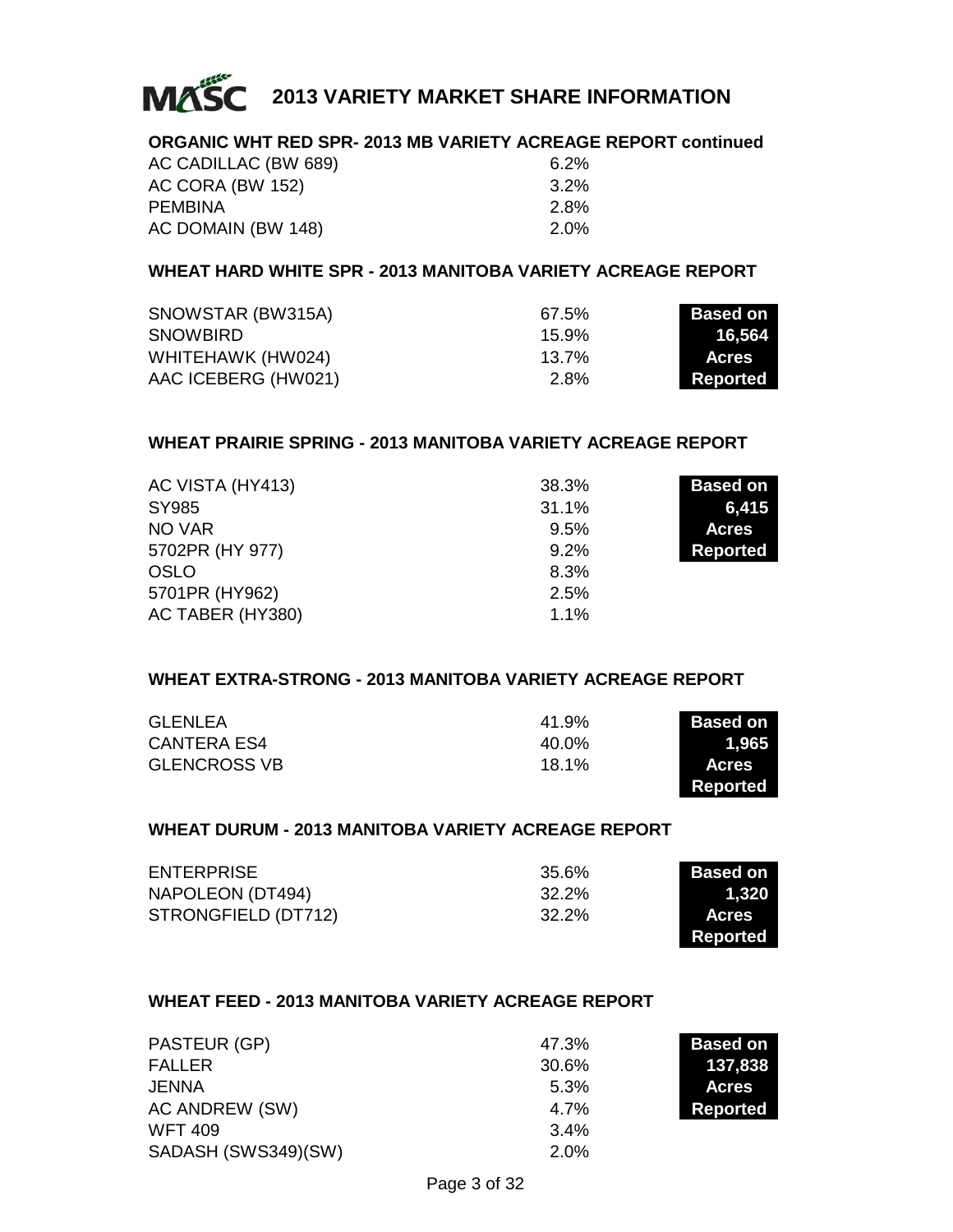

|                     | <b>WHEAT FEED - 2013 MANITOBA VARIETY ACREAGE REPORT continued</b> |
|---------------------|--------------------------------------------------------------------|
| <b>PROSPER</b>      | 1.5%                                                               |
| <b>BRIGGS</b>       | 1.4%                                                               |
| <b>BARLOW</b>       | $0.9\%$                                                            |
| <b>HOWARD</b>       | 0.8%                                                               |
| <b>FREYER</b>       | 0.4%                                                               |
| <b>ALBANY</b>       | 0.4%                                                               |
| <b>ALSEN</b>        | $0.4\%$                                                            |
| NO VAR              | 0.3%                                                               |
| <b>IVAN</b>         | $0.2\%$                                                            |
| <b>WFT 411</b>      | 0.2%                                                               |
| <b>SELKIRK</b>      | 0.1%                                                               |
| <b>TRAVERSE</b>     | $0.1\%$                                                            |
| HY 644              | 0.1%                                                               |
| MARSHALL            | 0.1%                                                               |
| 05S0261-10          | $0.0\%$                                                            |
| <b>RED FIFE</b>     | $0.0\%$                                                            |
| AAC PROCLAIM (GP80) | $0.0\%$                                                            |
|                     |                                                                    |

### **ORGANIC WHEAT FEED - 2013 MANITOBA VARIETY ACREAGE REPORT**

| PASTEUR (GP) | 100.0% | Based on |
|--------------|--------|----------|
|              |        |          |

| Based on        |  |
|-----------------|--|
| 1.043           |  |
| <b>Acres</b>    |  |
| <b>Reported</b> |  |
|                 |  |

#### **WHEAT WINTER - 2013 MANITOBA VARIETY ACREAGE REPORT**

| <b>CDC FALCON</b>          | 77.3%   | <b>Based on</b> |
|----------------------------|---------|-----------------|
| CDC BUTEO (S96-33)         | 12.5%   | 614,654         |
| CDC PTARMIGAN (S86-375)    | 2.9%    | <b>Acres</b>    |
| MCCLINTOCK (UM 5089)       | 1.8%    | <b>Reported</b> |
| BROADVIEW (W425)           | 1.7%    |                 |
| <b>ACCIPITER</b>           | 1.3%    |                 |
| <b>FLOURISH</b>            | 0.7%    |                 |
| <b>SUNRISE (DH99-55-2)</b> | 0.5%    |                 |
| NO VAR                     | 0.5%    |                 |
| <b>PEREGRINE</b>           | 0.3%    |                 |
| CDC KESTREL (W202)         | 0.3%    |                 |
| CDC HARRIER (S93-1)        | 0.1%    |                 |
| <b>CDC CLAIR</b>           | $0.0\%$ |                 |
| <b>SURGE</b>               | $0.0\%$ |                 |
| <b>VOLUNTEER</b>           | 0.0%    |                 |
| EMERSON (W454)             | 0.0%    |                 |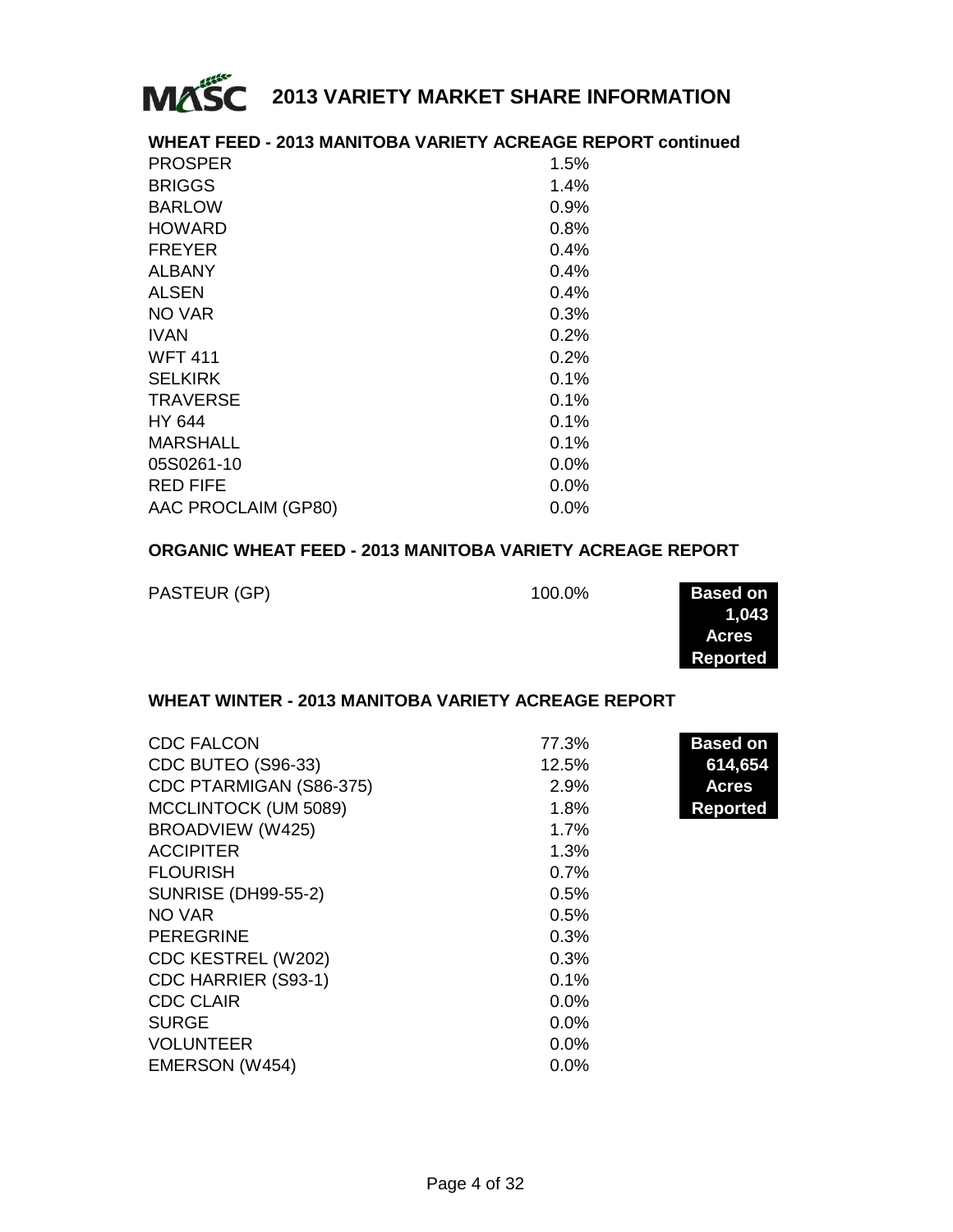

### **PEDIGREED WHT WINTER - 2013 MANITOBA VARIETY ACREAGE REPORT**

| <b>FLOURISH</b>            | 63.2% | <b>Based on</b> |
|----------------------------|-------|-----------------|
| <b>CDC FALCON</b>          | 20.4% | 25,314          |
| CDC BUTEO (S96-33)         | 3.9%  | <b>Acres</b>    |
| EMERSON (W454)             | 2.6%  | Reported        |
| CDC PTARMIGAN (S86-375)    | 2.3%  |                 |
| <b>MOATS</b>               | 2.2%  |                 |
| <b>SUNRISE (DH99-55-2)</b> | 1.9%  |                 |
| <b>ACCIPITER</b>           | 1.9%  |                 |
| BROADVIEW (W425)           | 1.6%  |                 |
| <b>PEREGRINE</b>           | 0.3%  |                 |
| AAC GATEWAY                | 0.0%  |                 |

### **ORGANIC WINTER WHEAT - 2013 MANITOBA VARIETY ACREAGE REPORT**

|                    |        | <b>Based on</b> |
|--------------------|--------|-----------------|
| CDC BUTEO (S96-33) | 100.0% | 555             |
|                    |        | <b>Acres</b>    |

**Reported**

### **BARLEY - 2013 MANITOBA VARIETY ACREAGE REPORT**

| <b>CONLON</b>             | 27.3% | <b>Based on</b> |
|---------------------------|-------|-----------------|
| NEWDALE (TR258)           | 11.5% | 453,869         |
| CELEBRATION (6B01-2218)   | 11.0% | <b>Acres</b>    |
| CDC AUSTENSON (TR06389)   | 7.0%  | Reported        |
| CHAMPION (TR04719)        | 6.1%  |                 |
| <b>TRADITION (BT 954)</b> | 5.8%  |                 |
| AC METCALFE (TR 232)      | 5.1%  |                 |
| CDC COPELAND (TR 150)     | 3.2%  |                 |
| STELLAR-ND                | 3.1%  |                 |
| BENTLEY (TRO5669)         | 2.7%  |                 |
| <b>CDC MEREDITH</b>       | 2.3%  |                 |
| <b>CDC COWBOY</b>         | 2.3%  |                 |
| LEGACY (BT950)            | 1.7%  |                 |
| NO VAR                    | 1.5%  |                 |
| <b>ROBUST</b>             | 1.4%  |                 |
| CDC MINDON (TR04378)      | 1.0%  |                 |
| <b>MAJOR (TR06297)</b>    | 0.8%  |                 |
| LACEY (BT965)             | 0.8%  |                 |
| CDC YORKTON (BT459)       | 0.7%  |                 |
| <b>DESPERADO</b>          | 0.6%  |                 |
| CDC COALITION (TR03373)   | 0.5%  |                 |
| CDC TREY (TR359)          | 0.5%  |                 |
| XENA (TR975, BZ-594-19)   | 0.4%  |                 |
| AC RANGER (EX467-5)       | 0.3%  |                 |
| CERVEZA (TR062940)        | 0.3%  |                 |
| EXCEL (M52)               | 0.2%  |                 |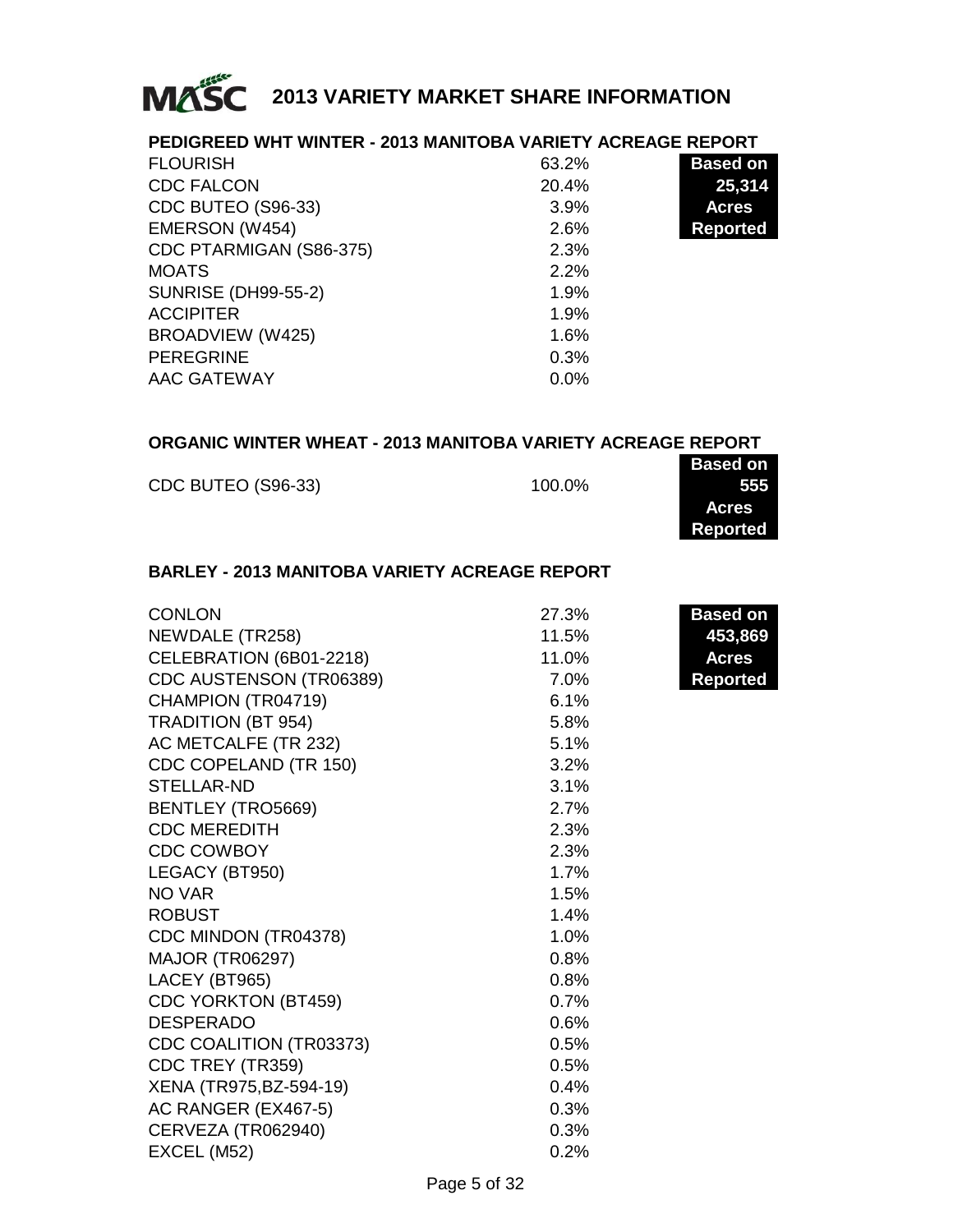

### **BARLEY - 2013 MANITOBA VARIETY ACREAGE REPORT continued**

| SUNDRE (BT566)         | 0.2%    |
|------------------------|---------|
| <b>CONQUEST</b>        | 0.2%    |
| CDC MCGWIRE (HB335)    | 0.2%    |
| CDC BATTLEFORD (BT456) | 0.1%    |
| CDC STRATUS (TR 128)   | 0.1%    |
| <b>MERIT (TR 970)</b>  | 0.1%    |
| <b>BEDFORD</b>         | 0.1%    |
| <b>ASCENSION</b>       | 0.1%    |
| <b>DUKE</b>            | 0.1%    |
| BRONCO (BT 934)        | 0.1%    |
| <b>CENTURION</b>       | 0.1%    |
| AC BACON (HB 105)      | 0.1%    |
| AC LACOMBE (BT 634)    | 0.0%    |
| CDC MAYFAIR (SR412)    | 0.0%    |
| <b>BELGIAN</b>         | 0.0%    |
| MANLEY (TR 490)        | 0.0%    |
| <b>AAC SYNERGY</b>     | 0.0%    |
| CDC RICHARD (TR307)    | 0.0%    |
| <b>FAIRFIELD</b>       | $0.0\%$ |
| <b>CONDOR</b>          | $0.0\%$ |
| <b>PARAGON</b>         | 0.0%    |
| <b>VIRDEN</b>          | 0.0%    |
| AC ROSSER (BT 377)     | 0.0%    |
| <b>CHIGWELL</b>        | 0.0%    |
| CONRAD (TR706)         | 0.0%    |
| <b>INNOVATION</b>      | 0.0%    |
| STANDARD               | 0.0%    |
| B1602 (BT 922)         | 0.0%    |
| <b>CDC BOLD</b>        | 0.0%    |
| CDC EXPLUS (HB402)     | 0.0%    |
| <b>BONANZA</b>         | 0.0%    |
| <b>TAYLOR</b>          | 0.0%    |
| CDC GUARDIAN (TR117)   | 0.0%    |
| AC OXBOW (TR226)       | 0.0%    |
| OLLI                   | 0.0%    |
| AC STACEY (BT663)      | 0.0%    |

### **PEDIGREED BARLEY - 2013 MANITOBA VARIETY ACREAGE REPORT**

| <b>CONLON</b>           | 19.1% | <b>Based on</b> |
|-------------------------|-------|-----------------|
| CELEBRATION (6B01-2218) | 19.1% | 14,210          |
| NEWDALE (TR258)         | 12.5% | <b>Acres</b>    |
| CDC AUSTENSON (TR06389) | 11.5% | <b>Reported</b> |
| <b>CDC MEREDITH</b>     | 7.7%  |                 |
| BENTLEY (TRO5669)       | 7.2%  |                 |
| TRADITION (BT 954)      | 4.1%  |                 |
| AC METCALFE (TR 232)    | 3.3%  |                 |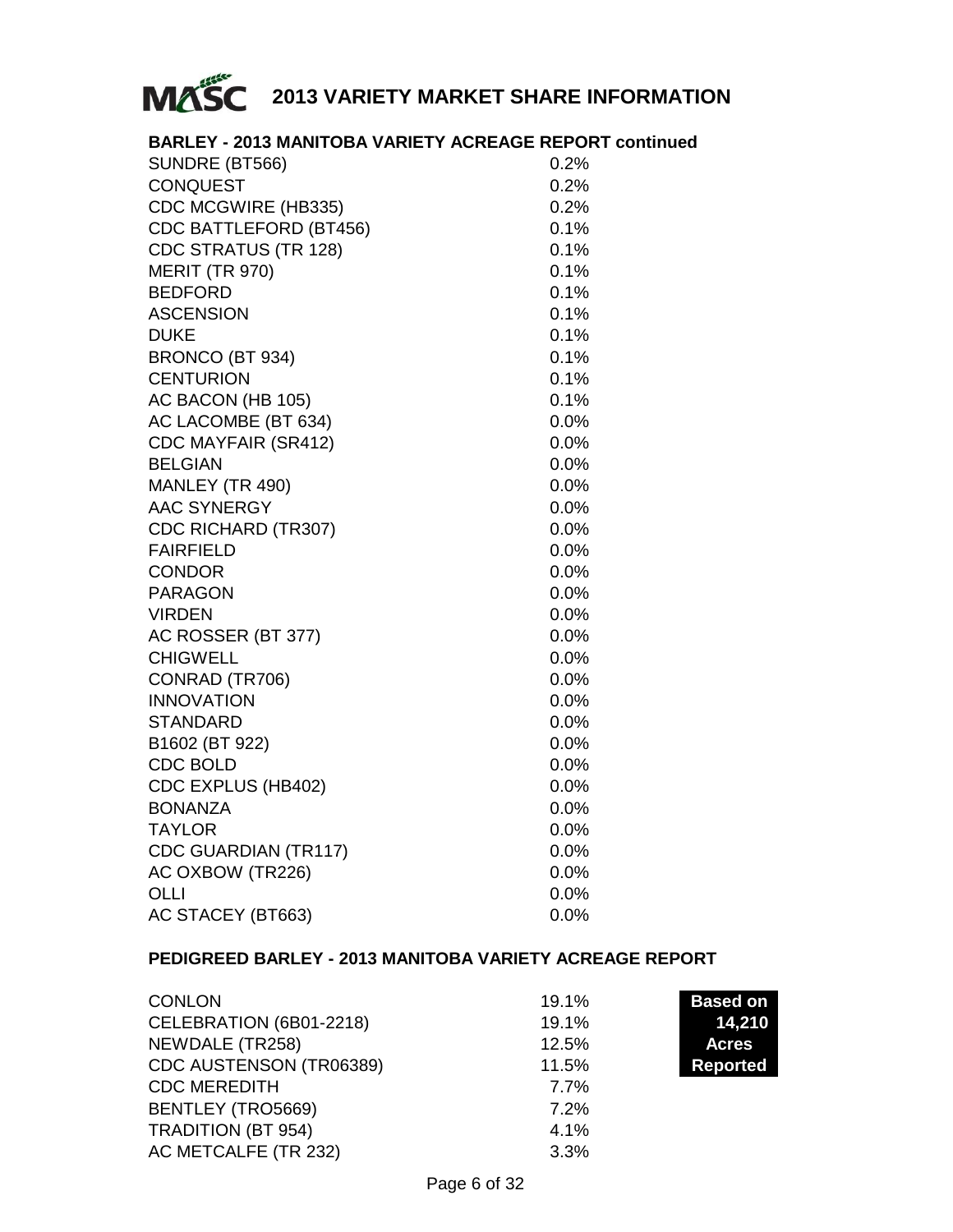

### **PEDIGREED BARLEY - 2013 MB VARIETY ACREAGE REPORT continued**

| CHAMPION (TR04719)            | 3.0% |
|-------------------------------|------|
| <b>CDC COWBOY</b>             | 2.9% |
| MERIT 57 (TR05911)            | 1.7% |
| <b>DESPERADO</b>              | 1.5% |
| LEGACY (BT950)                | 1.4% |
| SUNDRE (BT566)                | 1.1% |
| CDC COPELAND (TR 150)         | 1.0% |
| CDC COALITION (TR03373)       | 1.0% |
| LACEY (BT965)                 | 0.6% |
| <b>CDC KINDERSLEY</b>         | 0.4% |
| TR07728                       | 0.3% |
| <b>CDC BATTLEFORD (BT456)</b> | 0.3% |
| <b>CDC MAVERICK</b>           | 0.1% |
| AAC AZIMUTH                   | 0.1% |
|                               |      |

### **OATS - 2013 MANITOBA VARIETY ACREAGE REPORT**

| 33.8% | Based o      |
|-------|--------------|
| 11.8% | 367,8        |
| 10.4% | <b>Acres</b> |
| 9.3%  | Reporte      |
| 7.4%  |              |
| 6.4%  |              |
| 5.0%  |              |
| 3.6%  |              |
| 2.1%  |              |
| 2.0%  |              |
| 1.5%  |              |
| 1.4%  |              |
| 1.1%  |              |
| 0.9%  |              |
| 0.8%  |              |
| 0.5%  |              |
| 0.4%  |              |
| 0.3%  |              |
| 0.3%  |              |
| 0.2%  |              |
| 0.2%  |              |
| 0.1%  |              |
| 0.1%  |              |
| 0.1%  |              |
| 0.1%  |              |
| 0.1%  |              |
| 0.0%  |              |
| 0.0%  |              |
| 0.0%  |              |
| 0.0%  |              |
|       |              |

**Based on** SUMMIT (OT 2046) 43,314 11.8% **367,834 Reported**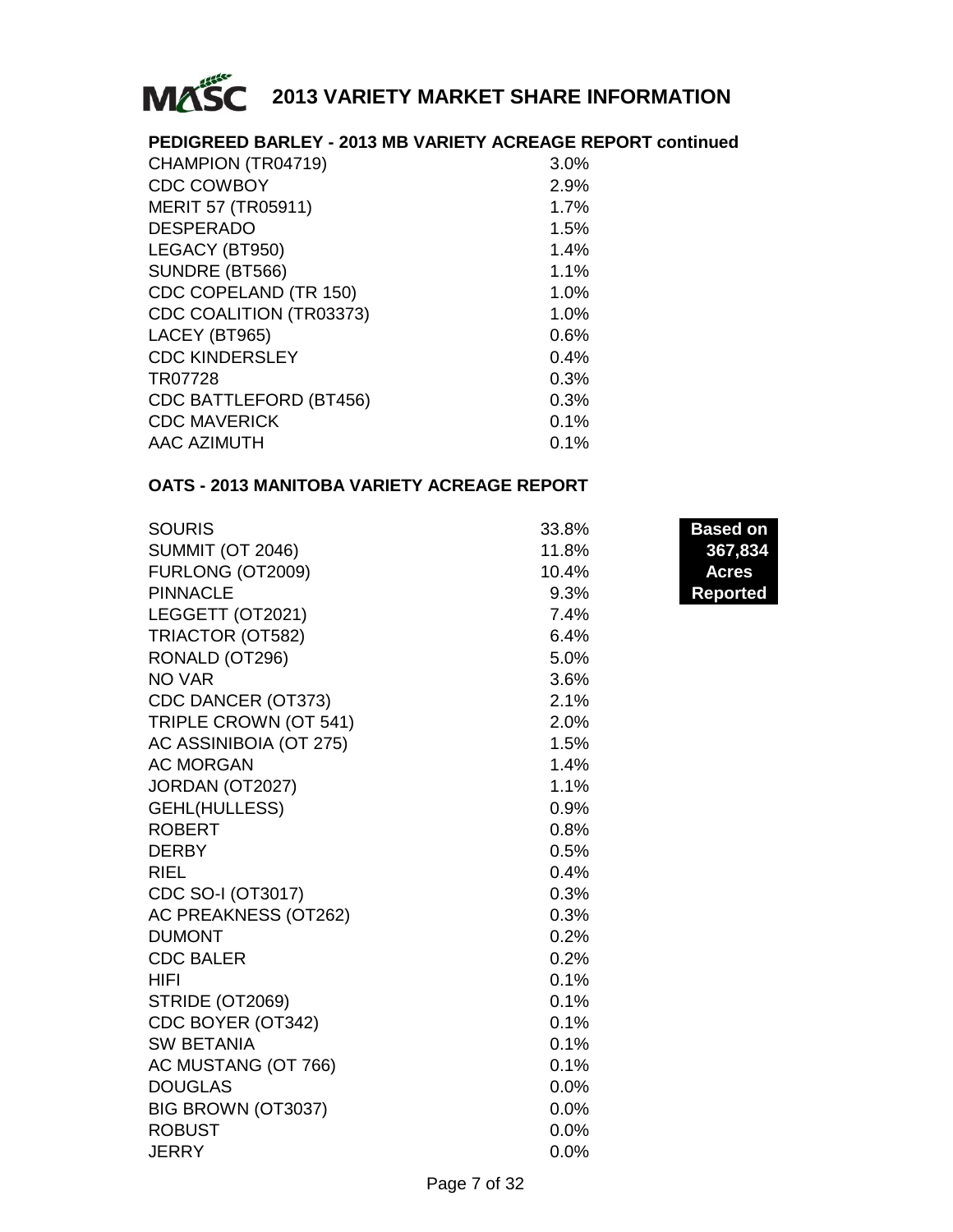

### **OATS - 2013 MANITOBA VARIETY ACREAGE REPORT continued**

| <b>CANOE</b>          | 0.0%    |
|-----------------------|---------|
| AC REBEL (OT 277)     | $0.0\%$ |
| <b>ECLIPSE</b>        | $0.0\%$ |
| AAC BULLET            | $0.0\%$ |
| <b>SIOUX</b>          | $0.0\%$ |
| AC VERMONT (OT965-1)  | $0.0\%$ |
| <b>CANMORE</b>        | $0.0\%$ |
| <b>BUFF (HULLESS)</b> | $0.0\%$ |
| <b>FIDLER</b>         | $0.0\%$ |
| <b>HARMON</b>         | 0.0%    |
| <b>CDC WEAVER</b>     | $0.0\%$ |
| <b>RUSSELL</b>        | $0.0\%$ |
| <b>FORAGE</b>         | $0.0\%$ |
| OT3056                | $0.0\%$ |
| <b>CASCADE</b>        | $0.0\%$ |
| <b>MAGNUM</b>         | $0.0\%$ |

### **PEDIGREED OATS - 2013 MANITOBA VARIETY ACREAGE REPORT**

| <b>SOURIS</b>           | 40.1% | <b>Based on</b> |
|-------------------------|-------|-----------------|
| <b>SUMMIT (OT 2046)</b> | 18.2% | 10,187          |
| <b>PINNACLE</b>         | 16.2% | <b>Acres</b>    |
| RONALD (OT296)          | 4.5%  | <b>Reported</b> |
| TRIACTOR (OT582)        | 4.3%  |                 |
| STRIDE (OT2069)         | 4.2%  |                 |
| LEGGETT (OT2021)        | 3.3%  |                 |
| BIG BROWN (OT3037)      | 2.2%  |                 |
| <b>CDC MORRISON</b>     | 2.0%  |                 |
| <b>CDC BALER</b>        | 1.7%  |                 |
| GEHL(HULLESS)           | 1.5%  |                 |
| FURLONG (OT2009)        | 1.4%  |                 |
| CDC SO-I (OT3017)       | 0.4%  |                 |
| OT4001R                 | 0.1%  |                 |

### **ORGANIC OATS - 2013 MANITOBA VARIETY ACREAGE REPORT**

| <b>PINNACLE</b>         | 33.5%   | <b>Based on</b> |
|-------------------------|---------|-----------------|
| <b>SOURIS</b>           | 16.8%   | 4,281           |
| FURLONG (OT2009)        | 13.7%   | <b>Acres</b>    |
| <b>SUMMIT (OT 2046)</b> | $8.0\%$ | <b>Reported</b> |
| NO VAR                  | 6.7%    |                 |
| <b>GEHL(HULLESS)</b>    | 5.7%    |                 |
| LEGGETT (OT2021)        | 5.4%    |                 |
| <b>CDC WEAVER</b>       | 4.3%    |                 |
| TRIACTOR (OT582)        | 2.6%    |                 |
| <b>ROBERT</b>           | 1.8%    |                 |
| AC GWEN (HULLESS OT297) | 1.7%    |                 |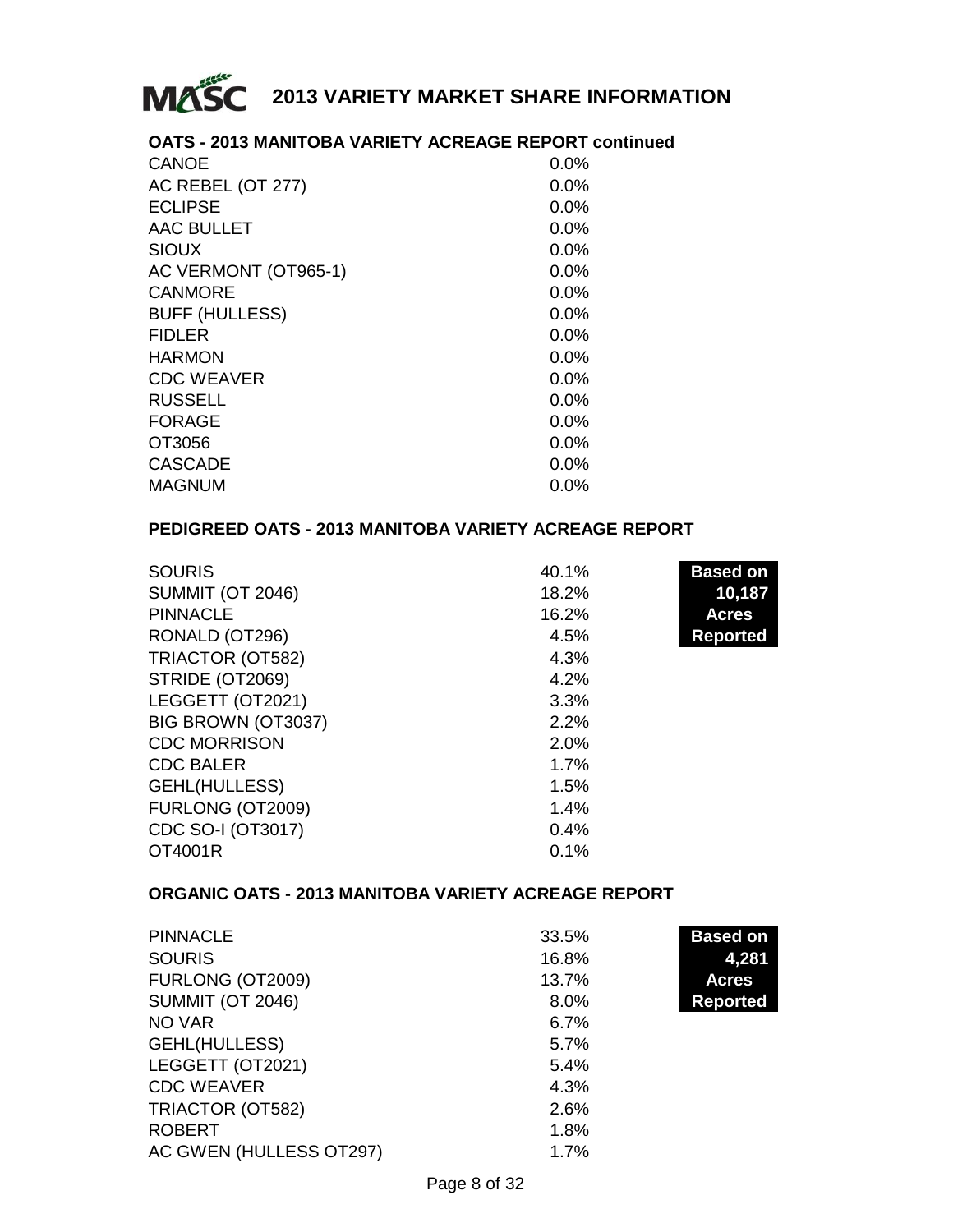

### **FALL RYE - 2013 MANITOBA VARIETY ACREAGE REPORT**

| HAZLET (RT193)       | 52.4%   | <b>Based on</b> |
|----------------------|---------|-----------------|
| <b>PRIMA</b>         | 14.9%   | 85,403          |
| <b>DANKO</b>         | 7.9%    | <b>Acres</b>    |
| <b>AC RIFLE</b>      | 6.4%    | <b>Reported</b> |
| NO VAR               | 5.9%    |                 |
| <b>AC REMINGTON</b>  | 4.5%    |                 |
| <b>PUMA</b>          | 3.2%    |                 |
| <b>SARATOVSCAGA</b>  | 1.6%    |                 |
| <b>DAKOLD</b>        | 1.3%    |                 |
| <b>RUSSIAN DWARF</b> | 0.5%    |                 |
| <b>ANTELOPE</b>      | 0.5%    |                 |
| <b>VOLUNTEER</b>     | 0.5%    |                 |
| <b>COUGAR</b>        | 0.2%    |                 |
| <b>MUSKETEER</b>     | 0.2%    |                 |
| <b>FRONTIER</b>      | 0.1%    |                 |
| <b>DAKOTA</b>        | 0.1%    |                 |
| <b>CHULPAN</b>       | $0.0\%$ |                 |

### **TRITICALE - 2013 MANITOBA VARIETY ACREAGE REPORT**

| GALAXY (A175KC) | 43.0%   | <b>Based on</b> |
|-----------------|---------|-----------------|
| NO VAR          | 29.4%   | 884             |
| AC CERTA (T128) | 23.1%   | <b>Acres</b>    |
| FRANK           | $4.5\%$ | Reported        |

### **ARGENTINE CANOLA - 2013 MANITOBA VARIETY ACREAGE REPORT**

| 5440 (INVIGOR) (PHS04-690) (LT) | 16.8% | <b>Based on</b> |
|---------------------------------|-------|-----------------|
| INVIGOR L130 (LT)               | 13.8% | 3,262,419       |
| 1012RR (NEXERA)(RT)             | 12.4% | <b>Acres</b>    |
| <b>INVIGOR L150 (LT)</b>        | 8.3%  | <b>Reported</b> |
| 73-75 RR (RT)                   | 6.2%  |                 |
| <b>INVIGOR L154 (LT)</b>        | 3.9%  |                 |
| L156H (INVIGOR HEALTH) (LT)     | 3.7%  |                 |
| <b>INVIGOR L159 (LT)</b>        | 3.3%  |                 |
| VT500(9556)(RT)                 | 3.1%  |                 |
| 45H29 (RT)                      | 2.9%  |                 |
| 2012CL (NEXERA)(ST)             | 2.5%  |                 |
| INVIGOR L120 (LT)               | 2.5%  |                 |
| 6060RR (RT)                     | 1.6%  |                 |
| VR 9560 CL(ST)                  | 1.4%  |                 |
| CANTERRA 1990 (RT)              | 1.3%  |                 |
| 45H31 (RT)                      | 1.2%  |                 |
| VICTORY V2045 (RT)              | 1.2%  |                 |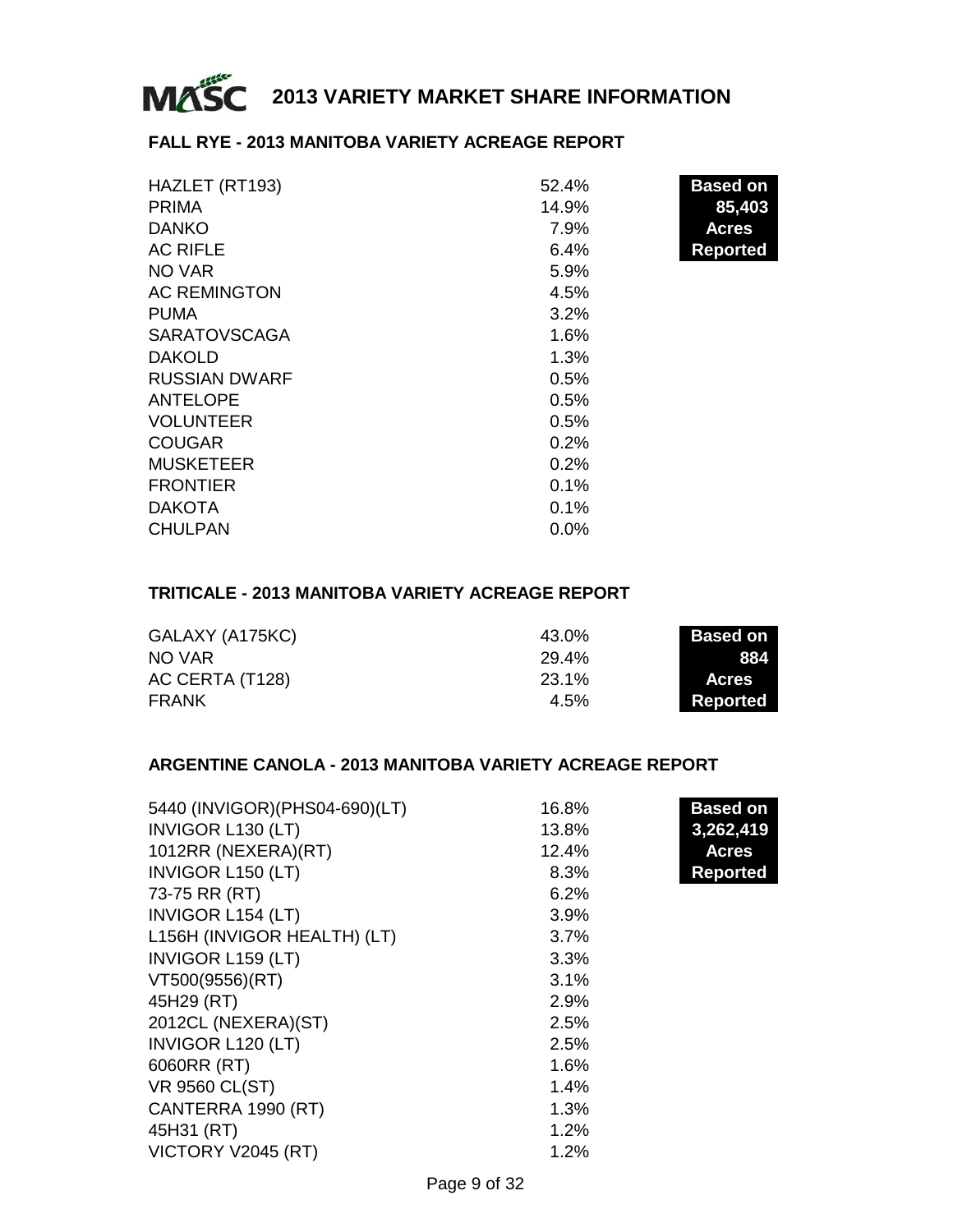

### **ARGENTINE CANOLA - 2013 MB VARIETY ACREAGE REPORT continued**

| 46H75 (ST)                      | 1.1%    |
|---------------------------------|---------|
| 73-45RR (RT)                    | 1.0%    |
| 74-44BL (RT)                    | 0.9%    |
| VICTORY V12-1 (RT)              | $0.8\%$ |
| 1145 (INVIGOR HEALTH)(LT)       | 0.8%    |
| PIONEER 45S54 (RT)              | 0.8%    |
| D3153 (RT)                      | 0.7%    |
| 2016 CL (NEXERA)                | 0.6%    |
| PIONEER 45S52 (RT)              | 0.5%    |
| CANTERRA 1970 (RT)              | 0.5%    |
| CANTERRA 1918 (RT)              | 0.4%    |
| VR 9559 G (RT)                  | 0.4%    |
| 72-65 (RT)                      | 0.3%    |
| DEKALB 74-44 BL (RT)            | 0.3%    |
| 5525 CL (ST)                    | 0.3%    |
| 1016 (NEXERA) (RT)              | 0.3%    |
| 45H73 (04N205I) (ST)            | 0.3%    |
| 45H28 (RT)                      | 0.2%    |
| NO VAR                          | $0.2\%$ |
| 46A76 (NS2804)(ST)              | $0.2\%$ |
| CANTERRA 1950 (RT)              | $0.2\%$ |
| 73-55RR (RT)                    | $0.2\%$ |
| 9557S (RT)                      | 0.2%    |
| 94H04 (30205-D8) (RT)           | 0.1%    |
| <b>DEKALB 75-45 (RT)</b>        | 0.1%    |
| 1140 (INVIGOR HEALTH)(LT)       | 0.1%    |
| PIONEER 46S53 (RT)              | 0.1%    |
| <b>PIONEER 45S53 (RT)</b>       | 0.1%    |
| 5030 (INVIGOR) (RHY01-403) (LT) | 0.1%    |
| 1014RR (NEXERA)(RT)             | $0.1\%$ |
| NX4 105 RR (NEX G2X0039)        | $0.1\%$ |
| 6040RR (RT)                     | $0.1\%$ |
| 43E02 (RT)                      | $0.1\%$ |
| 45H75 (CL)                      | 0.1%    |
| 997RR (RT)                      | 0.1%    |
| 45H76 (ST)                      | 0.1%    |
| 6050 RR (RT)                    | 0.1%    |
| 9553 (RT)                       | 0.1%    |
| VT REMARKABLE (9555)            | 0.1%    |
| VICTORY 1010RR (RT)             | 0.1%    |
| 5770 (INVIGOR)(LT)              | 0.1%    |
| D3154S (RT)                     | 0.1%    |
| 5535CL (ST)                     | 0.1%    |
| 73-65RR (RT)                    | 0.1%    |
| 43E01 (RT)                      | 0.1%    |
| (NQC02)CNX01 (NEXERA)           | 0.1%    |
| 34-65 (RT)                      | 0.0%    |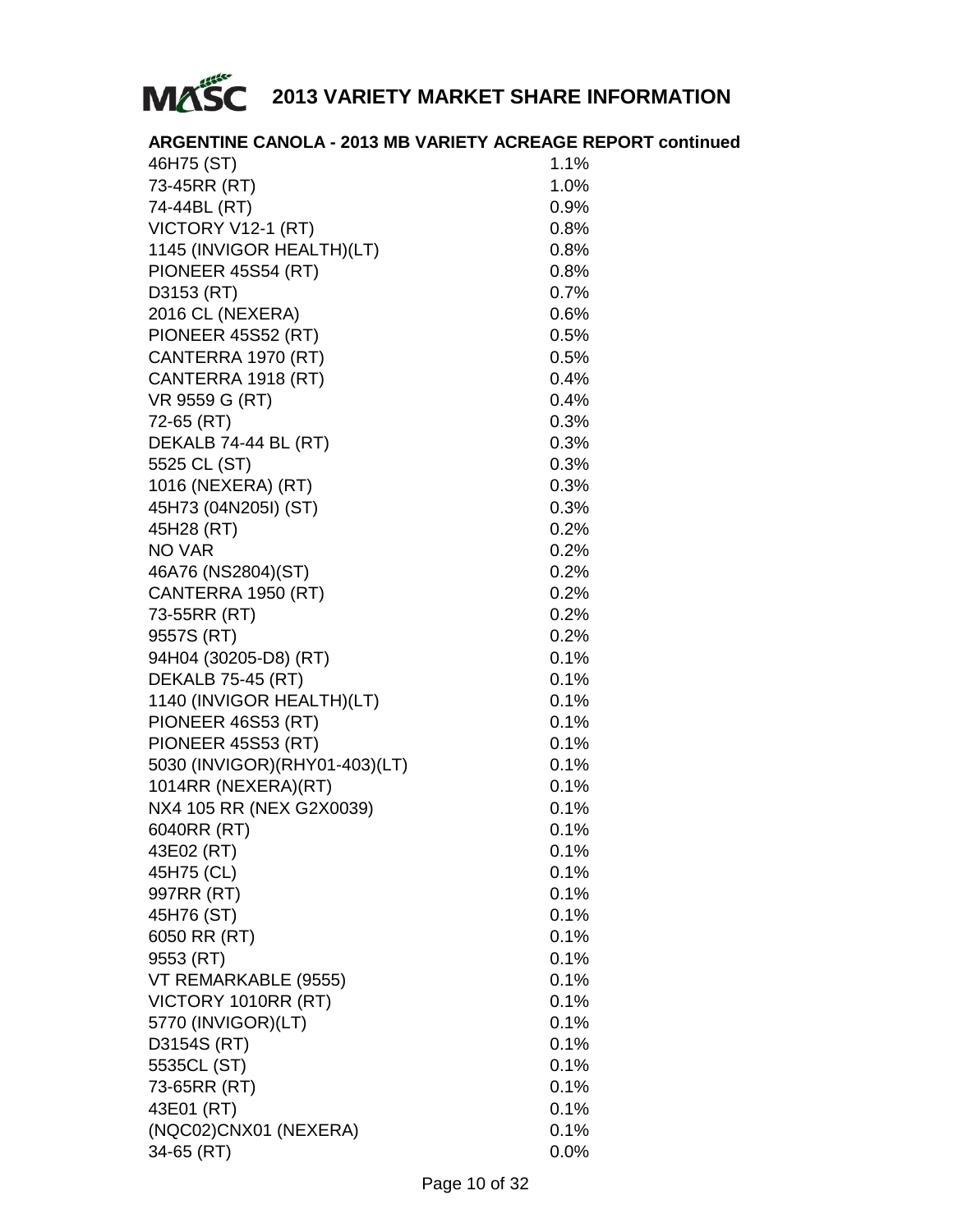

|                                 | <b>ARGENTINE CANOLA - 2013 MB VARIETY ACREAGE REPORT continued</b> |
|---------------------------------|--------------------------------------------------------------------|
| CANTERRA 1999 (RT)              | 0.0%                                                               |
| 1818 (PR6382) (RT)              | 0.0%                                                               |
| NEXERA NX4-106RR (G31064)(RT    | 0.0%                                                               |
| SW WIZZARD                      | 0.0%                                                               |
| NX4 101 RR (NEX G2X0022)        | 0.0%                                                               |
| 9550 (PR6336) (RT)              | 0.0%                                                               |
| VT 530 G (RT)                   | 0.0%                                                               |
| 45H26 (03N230R) (RT)            | 0.0%                                                               |
| NEX 500 (CSV10, EXP 95-09)      | 0.0%                                                               |
| 71-40CL (ST)                    | 0.0%                                                               |
| 6130RR (RT)                     | 0.0%                                                               |
| 73-77RR (RT)                    | 0.0%                                                               |
| 45A54 (NS2634)(RT)              | 0.0%                                                               |
| VT 520 G (RT)                   | 0.0%                                                               |
| NX4 102 RR (NEX G2X0023)(RT)    | 0.0%                                                               |
| 1143 (INVIGOR HEALTH)(LT)       | 0.0%                                                               |
| INVIGOR 2153 (LT)               | 0.0%                                                               |
| 5020 (INVIGOR) (RHY01/597) (LT) | 0.0%                                                               |
| VICTORY V1040 (RT)              | 0.0%                                                               |
| <b>PROVEN 9350 (RT)</b>         | 0.0%                                                               |
| 46A65 (NS1565)                  | 0.0%                                                               |
| 45H72 (ST)                      | 0.0%                                                               |
| VICTORY V2035 (07H730) (RT)     | 0.0%                                                               |
| 30120-B6 CL (ST)                | 0.0%                                                               |
| 45H74 (07N292I)(ST)             | 0.0%                                                               |
| NX4 106 RR (NEXERA) (RT)        | 0.0%                                                               |
| 74-54 RR (RT)                   | 0.0%                                                               |
| XCEED VT X121 (CL)              | 0.0%                                                               |
| 4434 RR (RT)                    | 0.0%                                                               |
| 1174 CA (LG 3388, X801, PR4374) | 0.0%                                                               |
| <b>REGENT</b>                   | 0.0%                                                               |
| VT BARRIER (9552)               | 0.0%                                                               |
| 45H21 (RT)                      | 0.0%                                                               |
| CL 2061 RR (RT)                 | 0.0%                                                               |
| <b>IMC 106RR (RT)</b>           | 0.0%                                                               |
| SP 621 RR (SW-PF02-3910)(RT)    | 0.0%                                                               |
| 73-35RR (RT)                    | 0.0%                                                               |
| 72-35RR (RT)                    | 0.0%                                                               |
| 8440 (INVIGOR) (PHS04-781) (LT) | 0.0%                                                               |
| IMC 204 (95KK51004)             | 0.0%                                                               |
| 46A74 (NS2211)(ST)              | 0.0%                                                               |
| 83S01 RR (RT)                   | 0.0%                                                               |
| 1651H (30321-A5)(ST)            | 0.0%                                                               |
| <b>VOLUNTEER</b>                | 0.0%                                                               |
| SY4135                          | 0.0%                                                               |
| CE 2169 10H (NEXERA) (CL)       | 0.0%                                                               |
| D3151 (RT)                      | 0.0%                                                               |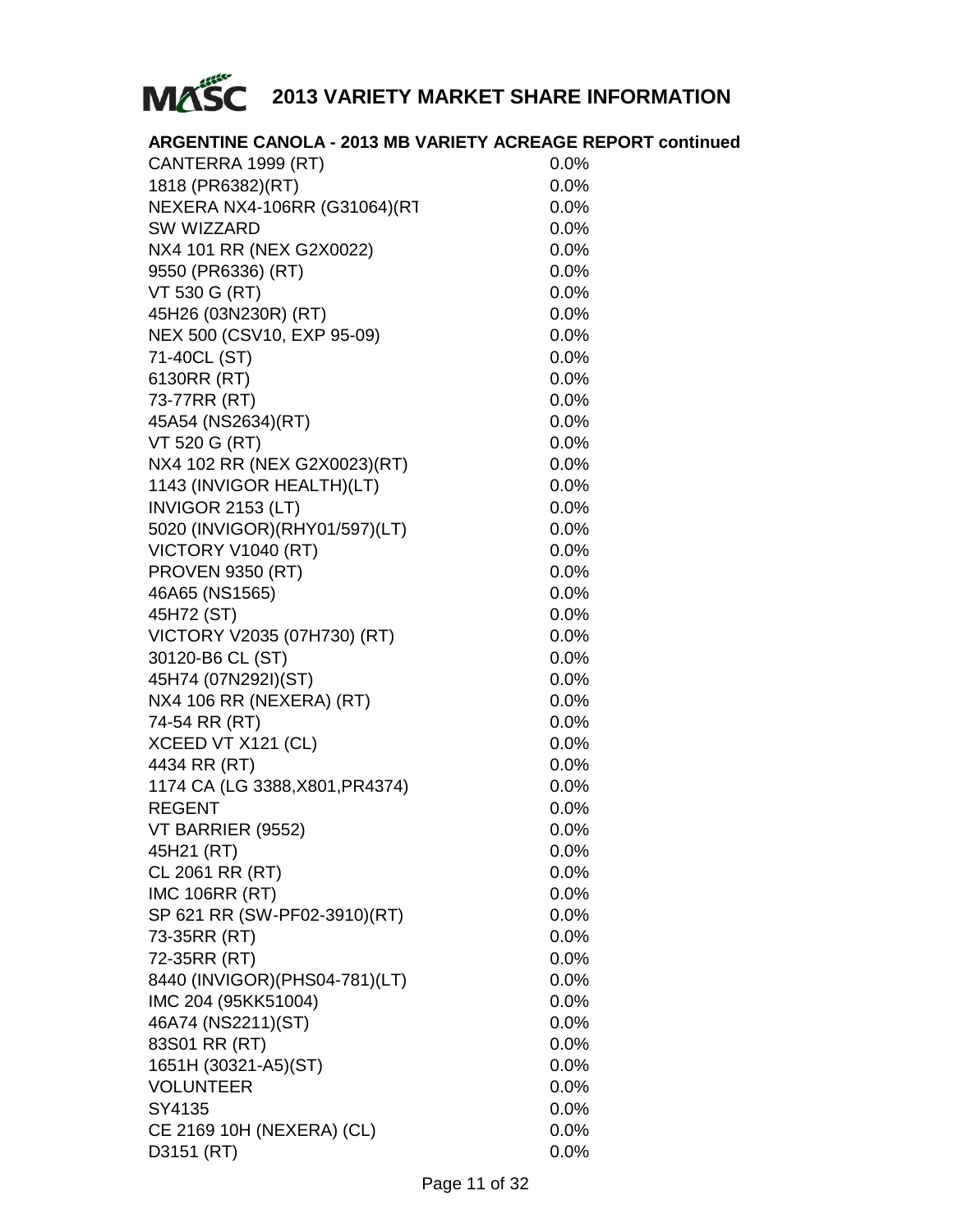

### **ARGENTINE CANOLA - 2013 MB VARIETY ACREAGE REPORT continued**

| 1878V (CC504-03)(RT)         | $0.0\%$ |
|------------------------------|---------|
| 1144 (INVIGOR HEALTH)(LT)    | 0.0%    |
| 45A55 (NS3154) (RT)          | 0.0%    |
| <b>CNH150R (RT)</b>          | 0.0%    |
| 45A71 (NS1471)(ST)           | 0.0%    |
| PGS 4350                     | 0.0%    |
| 5153.104(RT)                 | 0.0%    |
| 71-45RR (Z2409) (RT)         | $0.0\%$ |
| 72-55RR (RT)                 | $0.0\%$ |
| EAGLE (SWO2530)              | $0.0\%$ |
| 1548.98                      | $0.0\%$ |
| 220 (SYNBRID 220, SW 02578)  | 0.0%    |
| 45P70 (04N201L)(ST)          | 0.0%    |
| 45H24 (RT)                   | 0.0%    |
| NEX 845CL (DN040845)(ST)     | $0.0\%$ |
| 292CL (AV9292)(ST)           | 0.0%    |
| PROVEN 9554RR (RT)           | $0.0\%$ |
| SW HIGH LEVEL (SW B3463)     | 0.0%    |
| CANTERRA 1896RR (RT)         | $0.0\%$ |
| 6020RR (RT)                  | $0.0\%$ |
| CANTERRA 1980 (RT)           | $0.0\%$ |
| 5843CL (ST)                  | $0.0\%$ |
| 1841 (RT)                    | 0.0%    |
| NEX 828CL (NQC02CNX13) (ST)  | 0.0%    |
| 45H25 (RT)                   | 0.0%    |
| HYOLA 454RR (ZCT7076)(RT)    | 0.0%    |
| 43A56 (NS4571) (RT)          | 0.0%    |
| 6056 CR (RT)                 | 0.0%    |
| 46A73 (NS 2207) (ST)         | 0.0%    |
| 5505 CL (ST)                 | $0.0\%$ |
| EXCEED (HCN 35)(LT)          | $0.0\%$ |
| SW 3950 (RT)                 | 0.0%    |
| VICTORY V1030 (CNH1503R)(RT) | $0.0\%$ |
| 46A01                        | 0.0%    |
| RUGBY (30608-A5)(RT)         | 0.0%    |
| LG 3430 (PR 3481)            | 0.0%    |
| DKL 30-55 (PR5650) (RT)      | $0.0\%$ |
| CANTERRA 1867 (RT)           | 0.0%    |
| 501 (ZNP008)                 | $0.0\%$ |
| VICTORY V1037 (RT)           | 0.0%    |
| NX4 104 RR (NEX G2X0044)     | $0.0\%$ |
| 2014CL (NEXERA)(ST)          | $0.0\%$ |
| FOREMOST (DP7-97)            | $0.0\%$ |
| 46A52 (NS2501)(RT)           | 0.0%    |
| 1896 (SWF5187RR)(RT)         | 0.0%    |
| 4414 (RT)                    | 0.0%    |
| 1141 (INVIGOR HEALTH)(LT)    | 0.0%    |
|                              |         |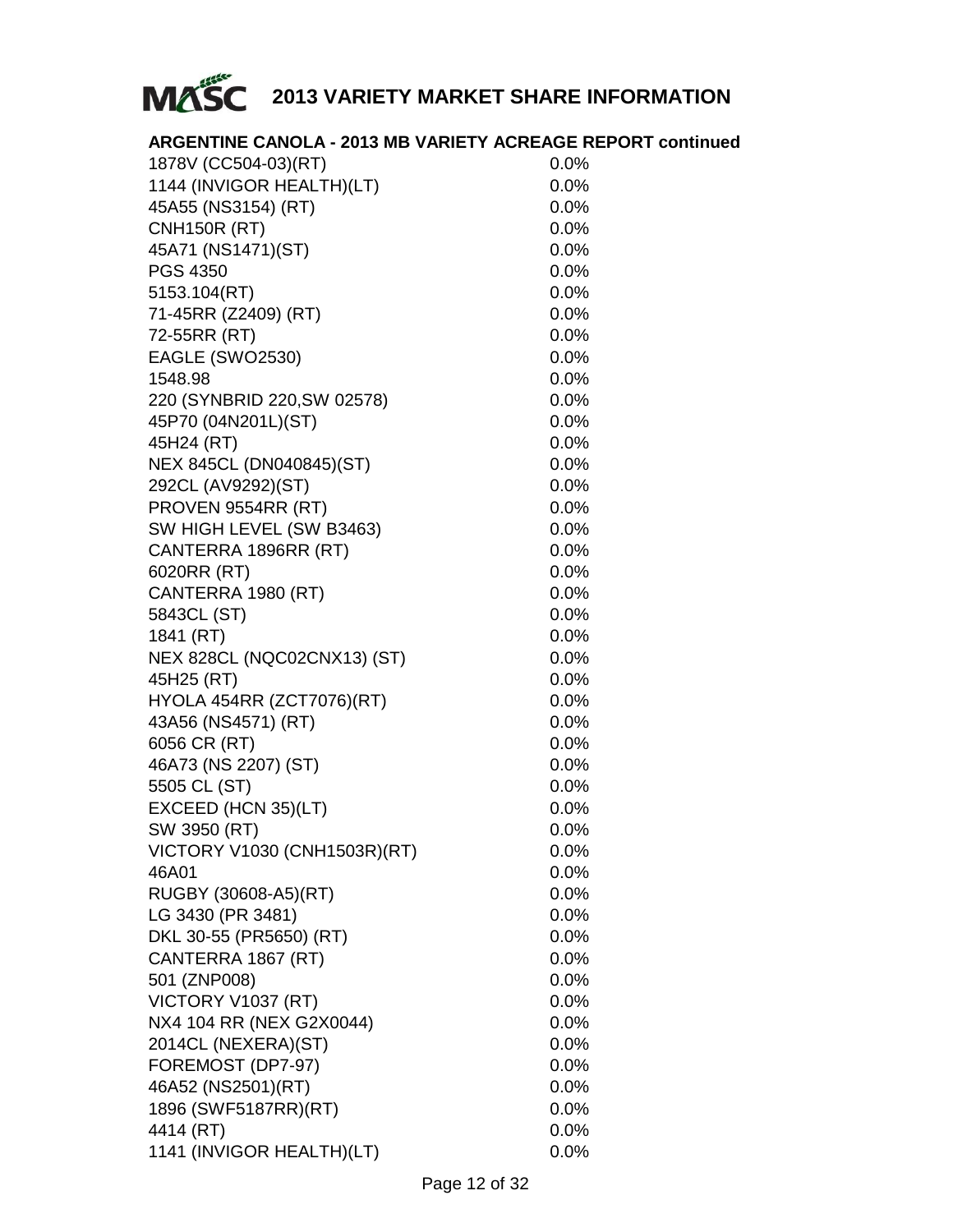

### **ARGENTINE CANOLA - 2013 MB VARIETY ACREAGE REPORT continued**

| VR 9562 GC (RT)            | 0.0%    |
|----------------------------|---------|
| D3152 (RT)                 | 0.0%    |
| 5070 (RHY01-1997)(LT)      | 0.0%    |
| VICTORY V2010 (03H252)(RT) | 0.0%    |
| 1492 (PF 7528/95)          | 0.0%    |
| FORTUNE RR (SL13778)(RT)   | 0.0%    |
| 289CL (56108) (ST)         | $0.0\%$ |
| 4362 (RT)                  | 0.0%    |
| DEKALB 74-47 CR (RT)       | 0.0%    |
| HC 120 (K4-87)             | 0.0%    |
| PIONEER 45S51 (RT)         | 0.0%    |
| CANTERRA 1818RR (RT)       | 0.0%    |
| 829RR (RT)                 | 0.0%    |
| 93H01RR (RT)               | 0.0%    |
| VICTORY V1035 (RT)         | $0.0\%$ |

### **POLISH CANOLA - 2013 MANITOBA VARIETY ACREAGE REPORT**

| EARLY ONE (ACS-C18) | 44.1%   | <b>Based on</b> |
|---------------------|---------|-----------------|
| NO VAR              | 27.4%   | 930             |
| AC SUNBEAM (CB9101) | 19.4%   | <b>Acres</b>    |
| <b>POLISH</b>       | 5.9%    | Reported        |
| 41P04 (CS8904)      | $3.2\%$ |                 |

### **RAPESEED - 2013 MANITOBA VARIETY ACREAGE REPORT**

| RED RIVER 1861 RR   | 64.0% | Based on     |
|---------------------|-------|--------------|
| RED RIVER 1997 (RT) | 31.1% | 6.524        |
| NO VAR              | 4.9%  | <b>Acres</b> |
|                     |       | Reported     |

### **FLAX - 2013 MANITOBA VARIETY ACREAGE REPORT**

| CDC BETHUNE (FP1026)        | 35.3% | <b>Based on</b> |
|-----------------------------|-------|-----------------|
| CDC SORREL (FP2141)         | 21.2% | 73,579          |
| LIGHTNING (FP 1069)         | 9.8%  | Acres           |
| <b>HANLEY</b>               | 8.9%  | <b>Reported</b> |
| PRAIRIE THUNDER (FP2137)    | 4.7%  |                 |
| OMEGA (YELLOW SEEDED)       | 4.1%  |                 |
| NO VAR                      | 3.5%  |                 |
| AC EMERSON (FP 935)         | 3.3%  |                 |
| <b>PRAIRIE SAPPHIRE</b>     | 2.4%  |                 |
| NULIN VT 50 (YELLOW SEEDED) | 2.3%  |                 |
| TAURUS (FP1092)             | 1.6%  |                 |
| PRAIRIE BLUE (FP2024)       | 0.6%  |                 |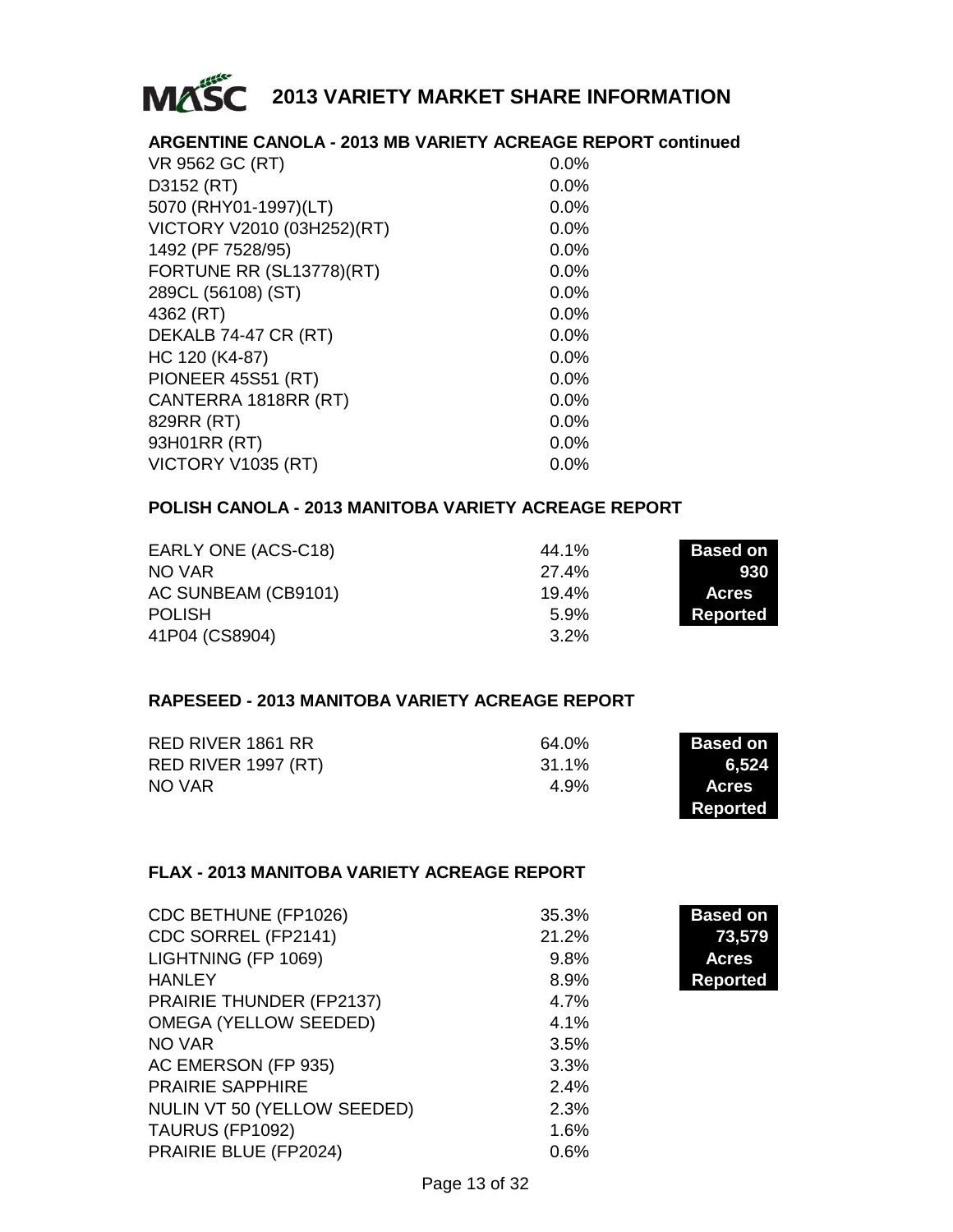

### **FLAX - 2013 MANITOBA VARIETY ACREAGE REPORT continued**

| 0.5%    |
|---------|
| 0.4%    |
| 0.3%    |
| 0.2%    |
| 0.2%    |
| 0.2%    |
| 0.1%    |
| 0.1%    |
| 0.1%    |
| 0.1%    |
| 0.1%    |
| 0.1%    |
| 0.0%    |
| 0.0%    |
| $0.0\%$ |
|         |

### **PEDIGREED FLAX - 2013 MANITOBA VARIETY ACREAGE REPORT**

| CDC SORREL (FP2141)  | 34.0% | <b>Based on</b> |
|----------------------|-------|-----------------|
| CDC BETHUNE (FP1026) | 20.5% | 3,697           |
| <b>HANLEY</b>        | 9.2%  | <b>Acres</b>    |
| LIGHTNING (FP 1069)  | 9.1%  | <b>Reported</b> |
| <b>WESTLIN 71</b>    | 8.2%  |                 |
| FP 2325              | 5.4%  |                 |
| FP2214               | 4.7%  |                 |
| AC EMERSON (FP 935)  | 4.3%  |                 |
| CDC GLAS (FP2300)    | 4.1%  |                 |
| AAC BRAVO (FP2270)   | 0.3%  |                 |
| CDC NEELA (FP 2314)  | 0.2%  |                 |

### **ORGANIC FLAX - 2013 MANITOBA VARIETY ACREAGE REPORT**

| CDC BETHUNE (FP1026)          | 45.1% | Based on        |
|-------------------------------|-------|-----------------|
| CDC SORREL (FP2141)           | 29.4% | 1.087           |
| OMEGA (YELLOW SEEDED)         | 10.8% | Acres           |
| TAURUS (FP1092)               | 7.9%  | <b>Reported</b> |
| <b>GOLDEN (YELLOW SEEDED)</b> | 6.8%  |                 |

### **SOYBEANS - 2013 MANITOBA VARIETY ACREAGE REPORT**

| 24-10RY                 | 11.6%   | <b>Based on</b> |
|-------------------------|---------|-----------------|
| THUNDER 32004R2Y        | 8.9%    | 1,056,652       |
| 900Y61                  | 7.8%    | <b>Acres</b>    |
| PEKKO R2 (RT)(A1025926) | $7.0\%$ | <b>Reported</b> |
| 25-10RY                 | 6.1%    |                 |
| 23-10RY                 | 6.0%    |                 |
| <b>NSC LIBAU RR2Y</b>   | 5.3%    |                 |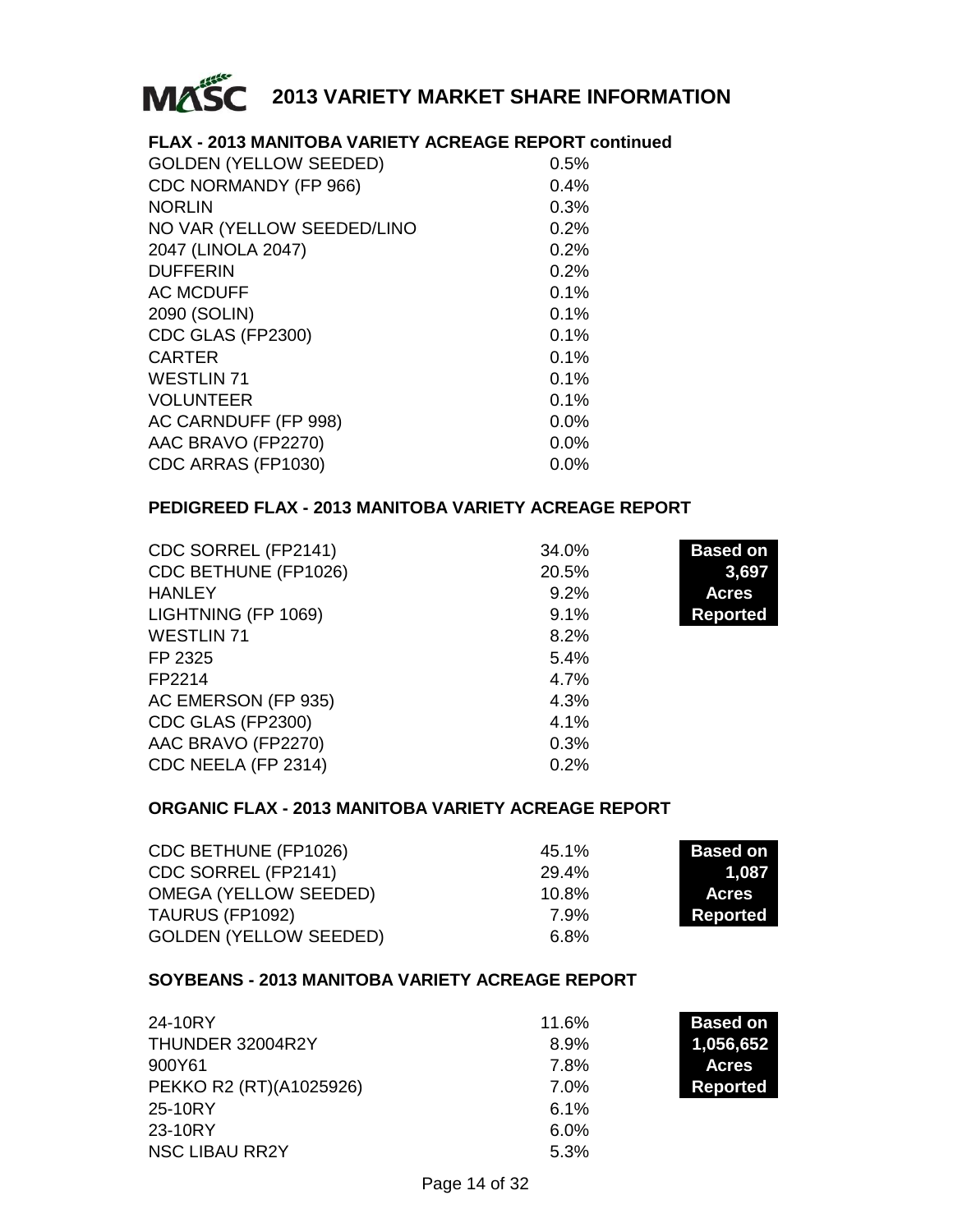

### **SOYBEANS - 2013 MANITOBA VARIETY ACREAGE REPORT continued**

| LS004R21                     | 4.5% |
|------------------------------|------|
| NSC RICHER RR2Y (RT)         | 3.9% |
| 900Y71 (RT)                  | 3.5% |
| NSC ELIE RR2Y (RT)           | 3.0% |
| <b>NSC ANOLA RR2Y</b>        | 2.7% |
| <b>THUNDER 33003R2Y (RT)</b> | 2.4% |
| LS 005R22                    | 2.3% |
| OAC PRUDENCE (OAC 97-23)     | 2.2% |
| LS003R22                     | 2.1% |
| <b>PS 0027RR (RT)</b>        | 2.1% |
| CHADBURN R2 (MKZ709A1-BBYN   | 1.9% |
| 24-61 RY(RT)                 | 1.3% |
| NO VAR                       | 1.3% |
| LS006R21                     | 1.2% |
| <b>NSC NIVERVILLE RR2Y</b>   | 0.9% |
| <b>SAMPSA R2</b>             | 0.9% |
| LS 005R21                    | 0.8% |
| LS 002R23                    | 0.7% |
| <b>NSC RESTON RR2Y</b>       | 0.6% |
| VITO R2                      | 0.5% |
| NSC BALMORAL RR2Y (RT)       | 0.5% |
| PRIDE SEEDS EXP003 R2        | 0.4% |
| 90Y71                        | 0.4% |
| <b>HS 006RYS24</b>           | 0.4% |
| <b>GENTLEMAN</b>             | 0.4% |
| NSC OSBORNE RR2Y (MK0109A4   | 0.4% |
| LS 006R22                    | 0.3% |
| THUNDER 33005R2Y             | 0.3% |
| 90Y61 (RT)                   | 0.3% |
| ASTRO R2 (RT)                | 0.3% |
| <b>BISHOP R2 (S82747)</b>    | 0.3% |
| <b>TUNDRA (PR416905)</b>     | 0.3% |
| PS 0083 R2 (RT)              | 0.2% |
| 90M01 (PH0502)(RT)           | 0.2% |
| 900Y81                       | 0.2% |
| THUNDER 24004 RR (RT)        | 0.2% |
| THUNDER 23005RR (3005RR) (RT | 0.2% |
| LS 0045RR (X0045RR)(RT)      | 0.2% |
| THUNDER 29002RR (RT)         | 0.2% |
|                              |      |
| <b>NSC 2011RR (RT)</b>       | 0.2% |
| <b>PRO 2525R2R</b>           | 0.1% |
| 90Y01                        | 0.1% |
| <b>MCLEOD R2</b>             | 0.1% |
| 90A06 (PH06002)(RT)          | 0.1% |
| LS 0036RR (X0036RR)(RT)      | 0.1% |
| S00-B7                       | 0.1% |
| <b>NSC MOOSOMIN RR2Y</b>     | 0.1% |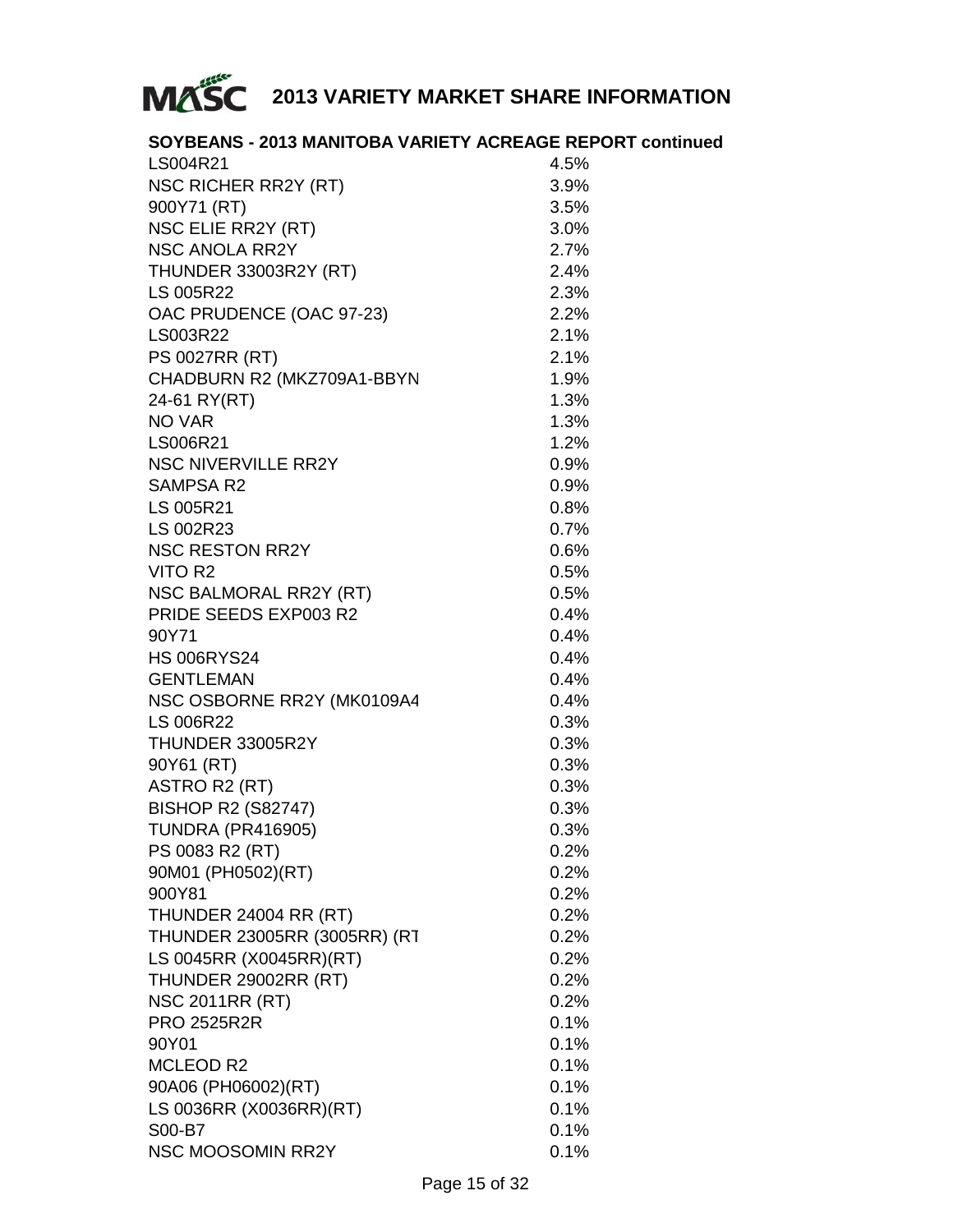

### **SOYBEANS - 2013 MANITOBA VARIETY ACREAGE REPORT continued**

| S00-T9 (RT)                          | 0.1%    |
|--------------------------------------|---------|
| THUNDER 27003RR (RT)                 | 0.1%    |
| 24-60RY (RT)                         | 0.1%    |
| HS 006R37 (RT)                       | 0.1%    |
| LS 007R22                            | 0.1%    |
| NSC WARREN RR (CSR0034)(RT)          | 0.1%    |
| 25-04R (RT)                          | 0.1%    |
| <b>NSC TILSTON RR2Y</b>              | 0.1%    |
| MKZ612A2 (LS002R24N)                 | 0.1%    |
| <b>NSC EXP 1209N R2</b>              | 0.1%    |
| 2005 RR (RT)                         | 0.1%    |
| 26-02R (RT)                          | 0.1%    |
| <b>CURRIE R2 (SC2500R2, MKZ109A:</b> | 0.1%    |
| 90B11 (RT)                           | 0.1%    |
| LS 0065RR (X0065RR)(RT)              | 0.1%    |
| <b>OAC ERIN</b>                      | 0.1%    |
| THUNDER 2505RR (RT)                  | 0.1%    |
| 90A07                                | 0.1%    |
| ISISRR (CFS208RR)(RT)                | 0.1%    |
| NSC ARGYLE RR (NSC 2707)(RT)         | 0.0%    |
| 0064 RR (RT)                         | 0.0%    |
| MKZ112A1 (LS005R24)                  | 0.0%    |
| <b>DEKALB 23-60 (RT)</b>             | 0.0%    |
| <b>GRAY R2</b>                       | 0.0%    |
| 3004 RR (RT)                         | 0.0%    |
| LS 005R23                            | 0.0%    |
| CR00904N (NORTH STAR)                | 0.0%    |
| PB00836RR (RT)                       | 0.0%    |
| THUNDER 32005R2Y                     | 0.0%    |
| <b>HS 007R3 (RT)</b>                 | $0.0\%$ |
| <b>ACCORD</b>                        | 0.0%    |
| DKB00-99 (RT)                        | 0.0%    |
| NSM EXP 1201 LL                      | $0.0\%$ |
| NSC PORTAGE RR (2013)(RT)            | 0.0%    |
| 90A01 (OTROO-15)                     | 0.0%    |
| <b>NSC GLADSTONE</b>                 | 0.0%    |
| 90Y81                                | $0.0\%$ |
| THUNDER 27005RR (RT)                 | 0.0%    |
| S00-W3 (RT)                          | 0.0%    |
| THUNDER 33006R2Y                     | 0.0%    |
| 900M71                               | $0.0\%$ |
| 5A040RR2                             | 0.0%    |
| PS 0074 R2                           | 0.0%    |
| RR ROSCO (PR31805RR)(RT)             | 0.0%    |
| SC 2380 R2                           | 0.0%    |
| <b>HS 007RY32</b>                    | 0.0%    |
| THUNDER 26006RR (RT)                 | 0.0%    |
|                                      |         |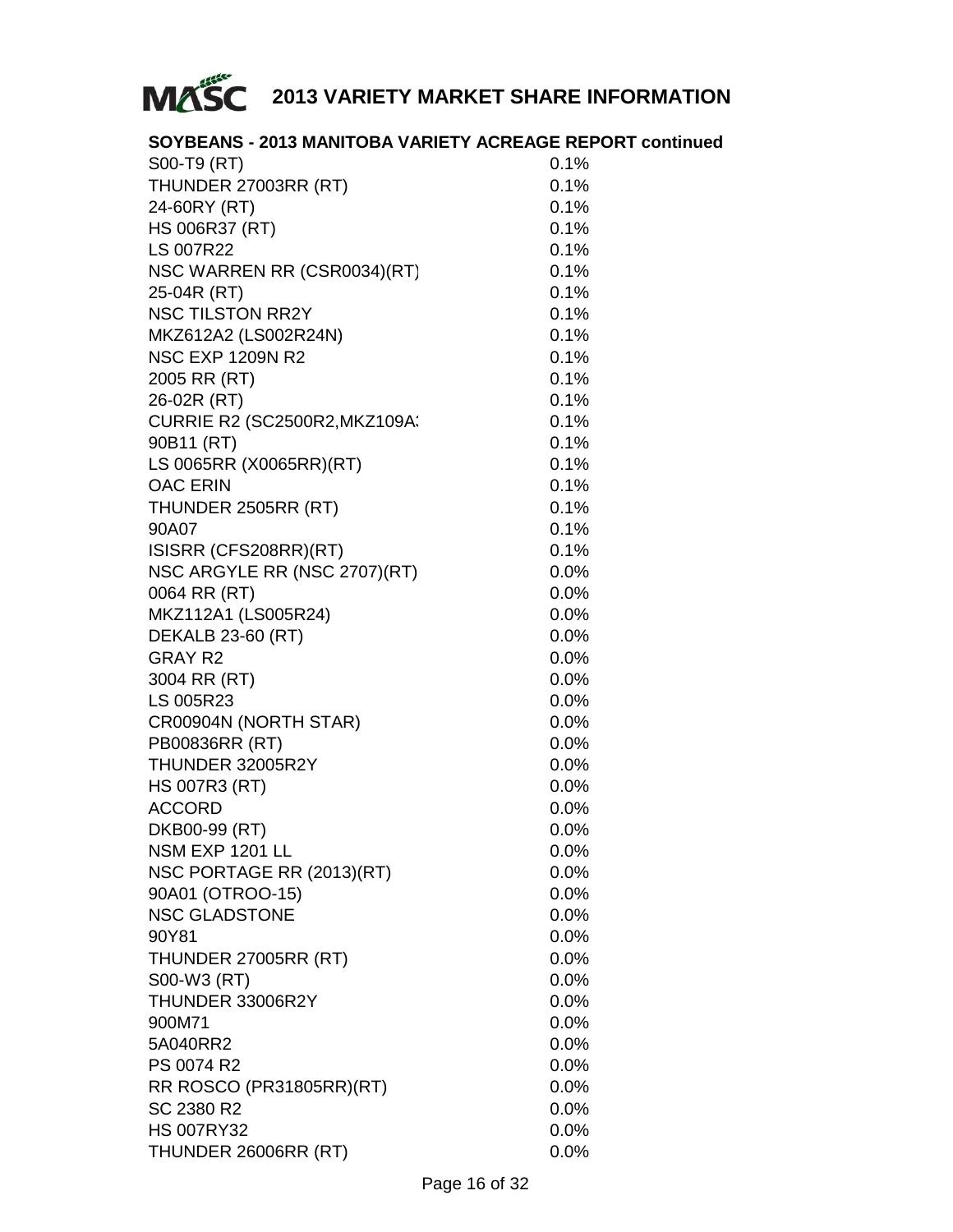

### **SOYBEANS - 2013 MANITOBA VARIETY ACREAGE REPORT continued**

| 4004 RR (RT)              | $0.0\%$ |
|---------------------------|---------|
| 91Y70 (RT)                | 0.0%    |
| <b>AC COLIBRI</b>         | $0.0\%$ |
| 90M02 (PH06004)(RT)       | $0.0\%$ |
| THUNDER TH 34006R2Y       | $0.0\%$ |
| <b>NSC 2002 (RT)</b>      | $0.0\%$ |
| VOLUNTEER                 | $0.0\%$ |
| RR RENEW (T0401 RR)(RT)   | $0.0\%$ |
| S 00-A6                   | $0.0\%$ |
| P001T34R                  | $0.0\%$ |
| THUNDER 33008R2Y          | $0.0\%$ |
| P9004                     | $0.0\%$ |
| GS1001                    | $0.0\%$ |
| LS 0028RR (RT)            | 0.0%    |
| 90Y20 (RT)                | $0.0\%$ |
| <b>T2007 (HYLAND)</b>     | 0.0%    |
| 5006 RR (RT)              | 0.0%    |
| LS 0057RR (RT)            | 0.0%    |
| 27-51R (RT)               | $0.0\%$ |
| 24-52R (RT)               | $0.0\%$ |
| <b>THUNDER 23006 (RT)</b> | 0.0%    |
| <b>COSTAUD</b>            | $0.0\%$ |
| L0073                     | 0.0%    |

### **PEAS FIELD - 2013 MANITOBA VARIETY ACREAGE REPORT**

| CDC MEADOW (653-8)         | 41.7% | <b>Based on</b> |
|----------------------------|-------|-----------------|
| AGASSIZ (MP1824)           | 18.8% | 45,536          |
| <b>CDC STRIKER</b>         | 8.2%  | Acres           |
| CDC PATRICK (CDC 1434-20)  | 8.1%  | <b>Reported</b> |
| 4010 (MAGDA)               | 3.5%  |                 |
| <b>LIVIOLETTA</b>          | 3.3%  |                 |
| ESPACE (CEB 1140)          | 2.7%  |                 |
| CDC GOLDEN (CDC 0007)      | 2.6%  |                 |
| CROMA (CEBECO 1440)        | 2.3%  |                 |
| COOPER (CEB 1081)          | 2.2%  |                 |
| NO VAR (MARROWFAT)         | 2.0%  |                 |
| ECLIPSE (CEB 1475)         | 1.7%  |                 |
| CDC TREASURE (CDC 1410-15) | 0.9%  |                 |
| NO VAR                     | 0.6%  |                 |
| <b>TRAPPER</b>             | 0.5%  |                 |
| POLSTEAD (CEB 4132)        | 0.5%  |                 |
| <b>MIDAS</b>               | 0.3%  |                 |
| <b>UGG GREEN</b>           | 0.1%  |                 |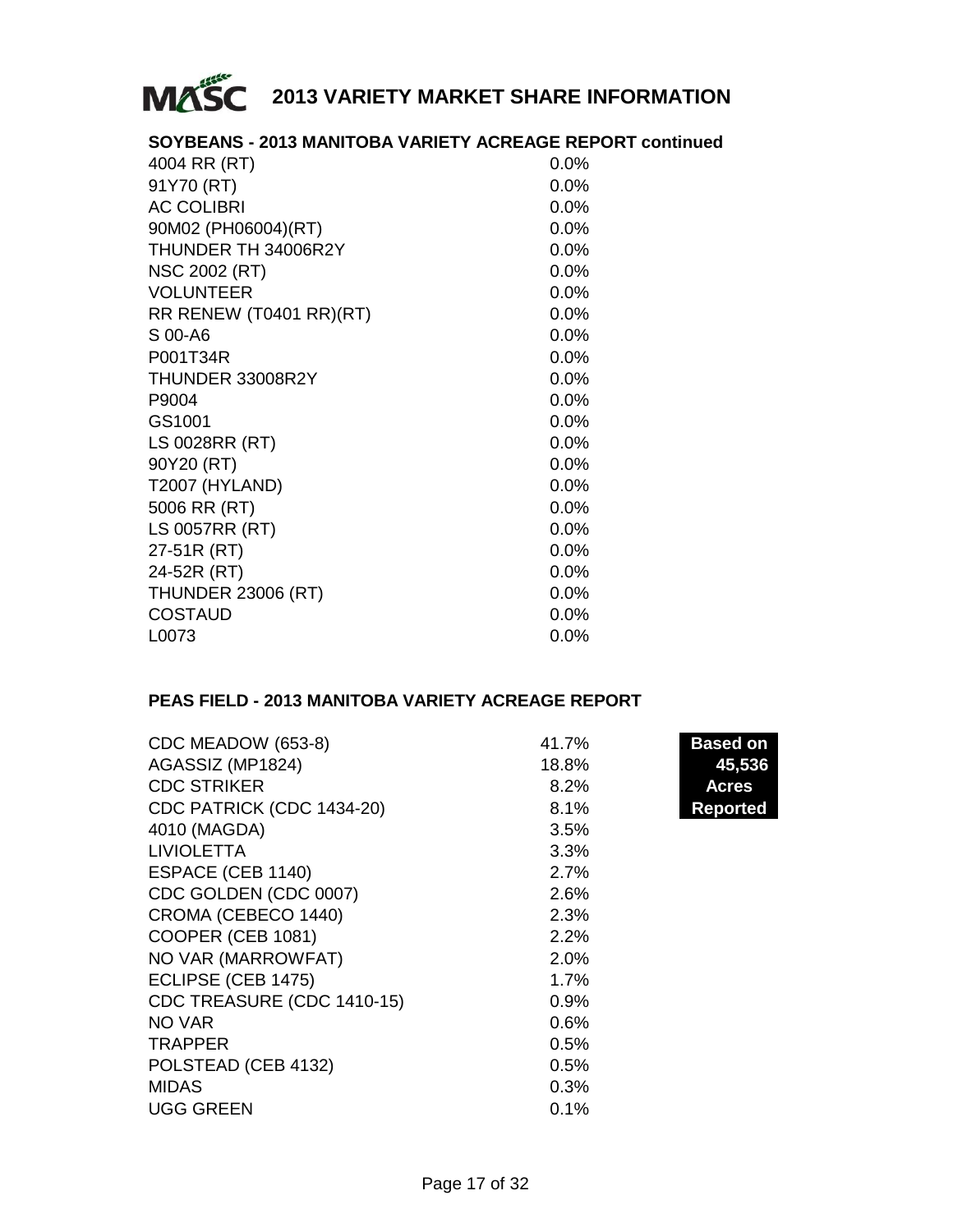

### **PEDIGREED FIELD PEAS - 2013 MANITOBA VARIETY ACREAGE REPORT**

| CDC MEADOW (653-8)        | 57.6% | <b>Based on</b> |
|---------------------------|-------|-----------------|
| AGASSIZ (MP1824)          | 18.4% | 3,510           |
| 4010 (MAGDA)              | 15.4% | <b>Acres</b>    |
| CDC PATRICK (CDC 1434-20) | 5.1%  | <b>Reported</b> |
| <b>LIVIOLETTA</b>         | 2.3%  |                 |
| <b>ARGUS (MP 1846)</b>    | 0.9%  |                 |
| ABARTH                    | 0.5%  |                 |
|                           |       |                 |

### **BEANS WHITE PEA - 2013 MANITOBA VARIETY ACREAGE REPORT**

| T9905            | 46.3% | <b>Based on</b> |
|------------------|-------|-----------------|
| <b>ENVOY</b>     | 29.5% | 28,913          |
| T9903            | 16.3% | <b>Acres</b>    |
| CARGO (GTS 542)  | 5.4%  | <b>Reported</b> |
| PORTAGE (H96204) | 1.9%  |                 |
| 0905             | 0.5%  |                 |
| ENSIGN (ROG 372) | 0.1%  |                 |

### **BEANS PINTO - 2013 MANITOBA VARIETY ACREAGE REPORT**

| WINDBREAKER (EX08530762) | 86.1% | <b>Based on</b> |
|--------------------------|-------|-----------------|
| <b>MAVERICK</b>          | 3.6%  | 36,404          |
| <b>SEQUOIA</b>           | 2.6%  | <b>Acres</b>    |
| <b>WHITE MOUNTAIN</b>    | 2.6%  | <b>Reported</b> |
| LA PAZ                   | 1.3%  |                 |
| AC PINTOBA (HR 55)       | 1.1%  |                 |
| AC OLE (HR 50)           | 0.9%  |                 |
| <b>MEDICINE HAT</b>      | 0.7%  |                 |
| CDC PINTIUM (93708)      | 0.5%  |                 |
| <b>ND-307</b>            | 0.4%  |                 |
| <b>MAX</b>               | 0.2%  |                 |

### **BEANS BLACK - 2013 MANITOBA VARIETY ACREAGE REPORT**

| <b>ECLIPSE</b>         | 89.0% | <b>Based on</b> |
|------------------------|-------|-----------------|
| CDC JET (315-18)       | 6.7%  | 9.535           |
| BLACK VIOLET (L95F025) | 2.6%  | <b>Acres</b>    |
| <b>CDC SUPERJET</b>    | 1 7%  | Reported        |

### **BEANS KIDNEY - 2013 MANITOBA VARIETY ACREAGE REPORT**

| PINK PANTHER (EX08590462) | 73.6% |
|---------------------------|-------|
| RED HAWK                  | 10.7% |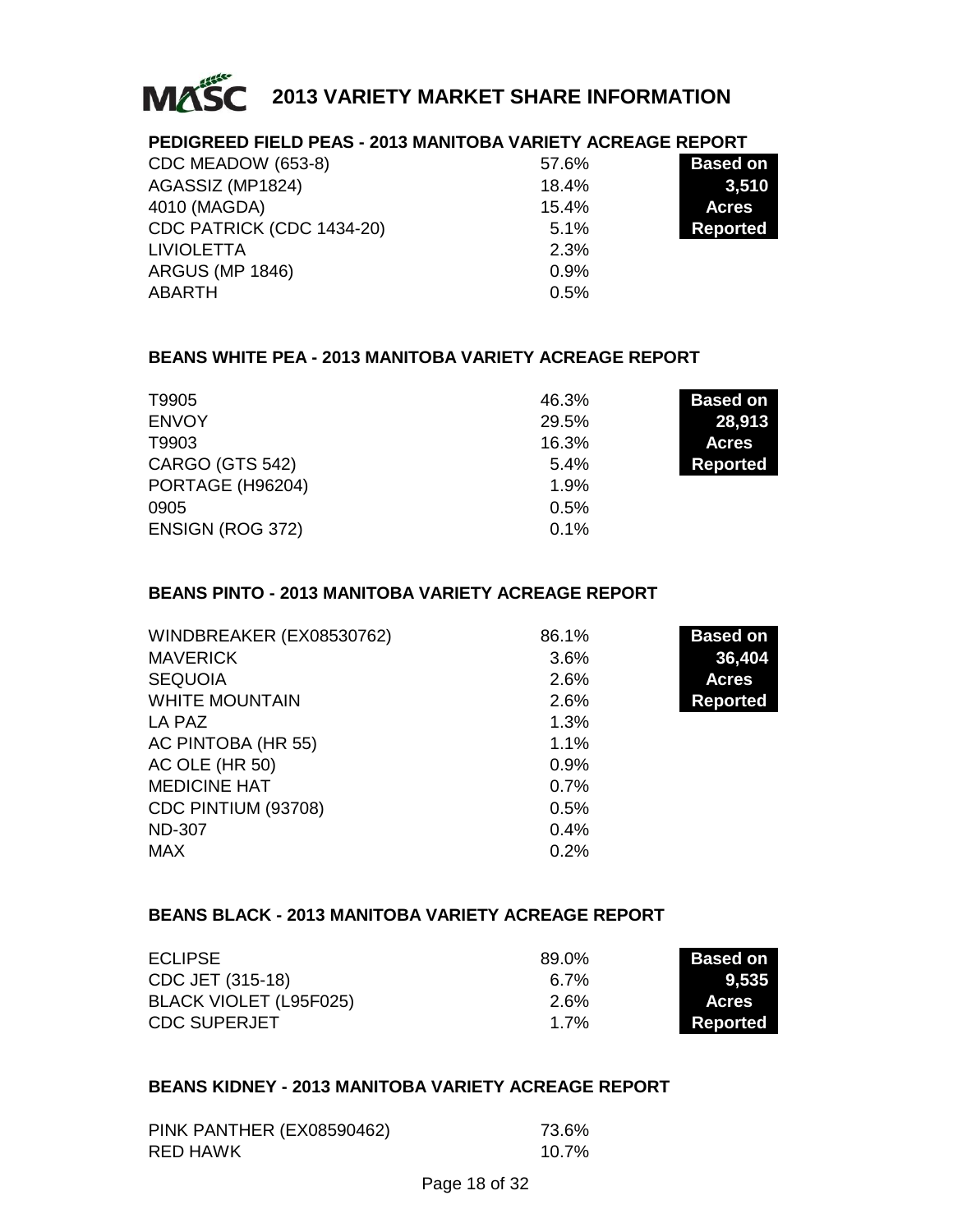

| <b>BEANS KIDNEY - 2013 MANITOBA VARIETY ACREAGE REPORT continued</b> |         |                 |
|----------------------------------------------------------------------|---------|-----------------|
| <b>CLOUSEAU</b>                                                      | 8.5%    | <b>Based on</b> |
| <b>MONTCALM</b>                                                      | $5.2\%$ | 8.734           |
| FOXFIRE                                                              | 2.0%    | <b>Acres</b>    |
|                                                                      |         | <b>Reported</b> |

### **BEANS CRANBERRY - 2013 MANITOBA VARIETY ACREAGE REPORT**

| NO VAR (CRANBERRY BEANS) | 30.5% | <b>Based on</b> |
|--------------------------|-------|-----------------|
| ETNA                     | 28.8% | 1.834           |
| <b>CRIMSON</b>           | 25.7% | <b>Acres</b>    |
| CRAN 09                  | 14.9% | Reported        |

### **BEANS OTHER DRY EDIBLE - 2013 MANITOBA VARIETY ACREAGE REPORT**

| PINK FLOYD              | 33.7% | <b>Based on</b> |
|-------------------------|-------|-----------------|
| CDC SOL                 | 20.4% | 8,568           |
| ROG 312                 | 19.9% | <b>Acres</b>    |
| <b>BERYL</b>            | 8.0%  | <b>Reported</b> |
| FLOYD (ROG 312R)        | 5.7%  |                 |
| <b>MATTERHORN</b>       | 4.6%  |                 |
| NO VAR (GREAT NORTHERN) | 3.7%  |                 |
| NO VAR (YELLOW)         | 2.2%  |                 |
| <b>ROG 922</b>          | 1.8%  |                 |

### **FABABEANS - 2013 MANITOBA VARIETY ACREAGE REPORT**

| <b>FLORENT (NPZ 3-7080)</b> | 41.0% | <b>Based on</b> |
|-----------------------------|-------|-----------------|
| CDC BLITZ                   | 24.8% | 2,377           |
| <b>TABOAR</b>               | 21.0% | <b>Acres</b>    |
| <b>TABASCO (NPZ 4-7540)</b> | 8.1%  | Reported        |
| <b>CDC FATIMA</b>           | 5.1%  |                 |

### **LENTILS - 2013 MANITOBA VARIETY ACREAGE REPORT**

| LAIRD          | 62.9% | <b>Based on</b> |
|----------------|-------|-----------------|
| CDC MAXIM (CL) | 23.5% | 533             |
| RED (NO VAR)   | 7.5%  | <b>Acres</b>    |
| <b>GREEN</b>   | 6.2%  | Reported        |

#### **PROCESS POTATOES IRR - 2013 MANITOBA VARIETY ACREAGE REPORT**

| <b>RUSSET BURBANK (GEMS)</b> | 75.1% |
|------------------------------|-------|
| RANGER RUSSET (AMISK)        | 10.3% |
| <b>INNOVATOR</b>             | 6.9%  |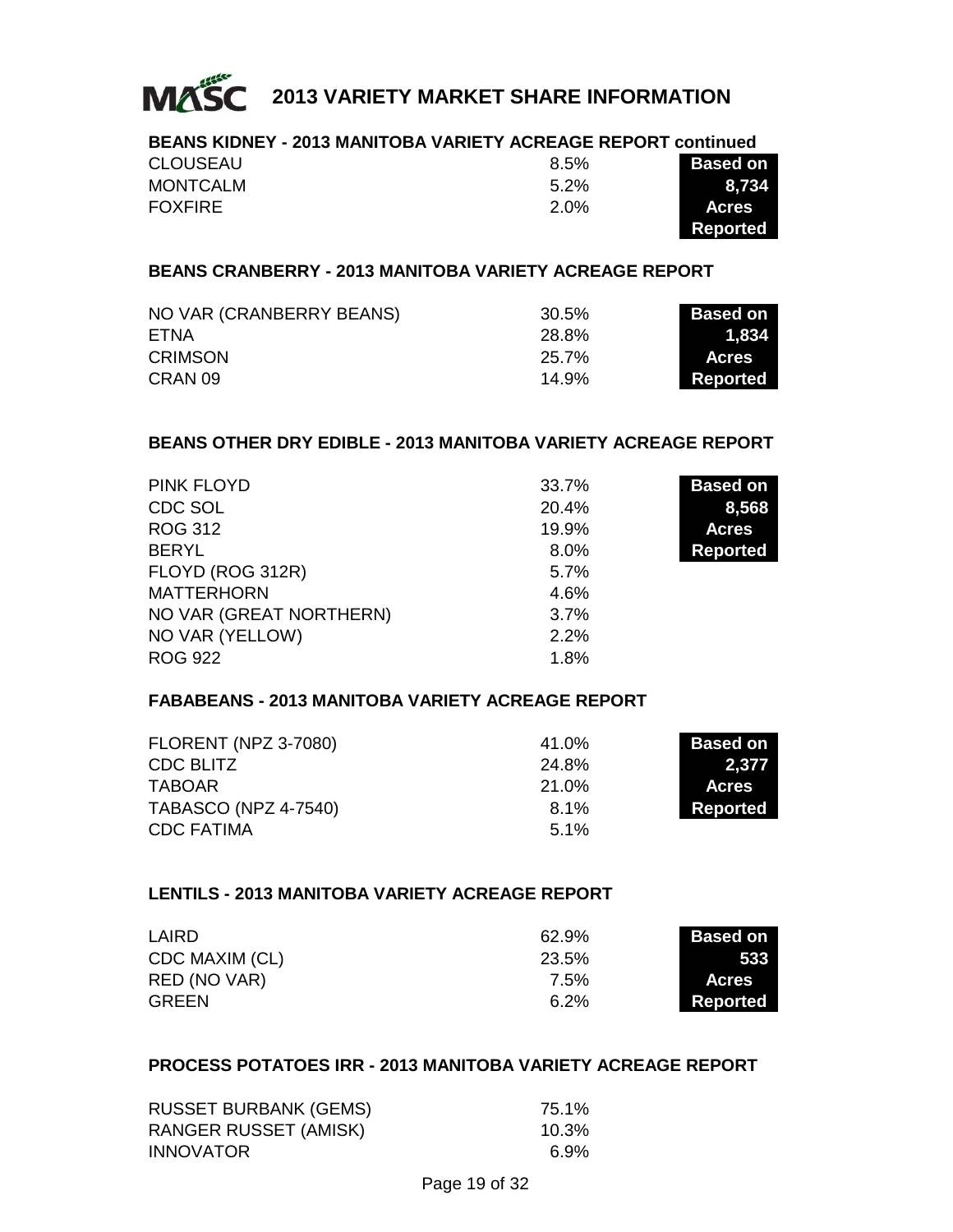

### **PROCESS POTATO IRR- 2013 MB VARIETY ACREAGE REPORT continued**

| UMATILLA RUSSET          | 6.4% | <b>Based on</b> |
|--------------------------|------|-----------------|
| <b>BANNOCK RUSSET</b>    | 0.5% | 51,434          |
| <b>BLAZER RUSSET</b>     | 0.3% | <b>Acres</b>    |
| NO VAR                   | 0.3% | <b>Reported</b> |
| <b>SHEPODY</b>           | 0.2% |                 |
| LADY CLAIRE              | 0.1% |                 |
| DAKOTA PEARL (ND2676-10) | 0.1% |                 |
| <b>ATLANTIC</b>          | 0.1% |                 |

### **PROCESS POTATOES DRY- 2013 MANITOBA VARIETY ACREAGE REPORT**

| <b>RUSSET BURBANK (GEMS)</b> | 53.3% | <b>Based on</b> |
|------------------------------|-------|-----------------|
| <b>RANGER RUSSET (AMISK)</b> | 11.2% | 2,486           |
| DAKOTA PEARL (ND2676-10)     | 10.4% | <b>Acres</b>    |
| <b>UMATILLA RUSSET</b>       | 9.4%  | <b>Reported</b> |
| IVORY CRISP (NDO1496-1)      | 9.3%  |                 |
| <b>INNOVATOR</b>             | 3.7%  |                 |
| <b>ATLANTIC</b>              | 1.5%  |                 |
| <b>SHEPODY</b>               | 1.2%  |                 |
| <b>LADY CLAIRE</b>           | 0.2%  |                 |

### **TABLE POTATOES - 2013 MANITOBA VARIETY ACREAGE REPORT**

| <b>SANGRE</b>             | 22.0%   | <b>Based on</b> |
|---------------------------|---------|-----------------|
| DARK RED NORLAND          | 16.4%   | 6,643           |
| <b>VIKING</b>             | 12.8%   | <b>Acres</b>    |
| <b>GOLDRUSH</b>           | 12.2%   | <b>Reported</b> |
| <b>YUKON GOLD</b>         | 7.4%    |                 |
| <b>WISCONSIN NORLAND</b>  | 6.6%    |                 |
| AC PEREGRINE RED          | 5.7%    |                 |
| <b>MUSICA</b>             | 4.0%    |                 |
| <b>NORLAND</b>            | 3.8%    |                 |
| <b>RUSSET NORKOTAH</b>    | 3.0%    |                 |
| <b>SATINA</b>             | 2.6%    |                 |
| <b>MONTICELLO</b>         | 1.2%    |                 |
| <b>CARLITA</b>            | 0.6%    |                 |
| <b>RED PONTIAC</b>        | 0.5%    |                 |
| DAKOTA JEWEL (ND 3196-1R) | 0.4%    |                 |
| <b>CALWHITE</b>           | 0.3%    |                 |
| NO VAR                    | 0.2%    |                 |
| <b>NORTHERN DARK RED</b>  | 0.2%    |                 |
| BANANA                    | 0.1%    |                 |
| <b>SUPERIOR</b>           | 0.1%    |                 |
| <b>RUSSIAN BLUE</b>       | 0.1%    |                 |
| <b>CHIEFTAIN</b>          | 0.1%    |                 |
| <b>CARIBE</b>             | $0.0\%$ |                 |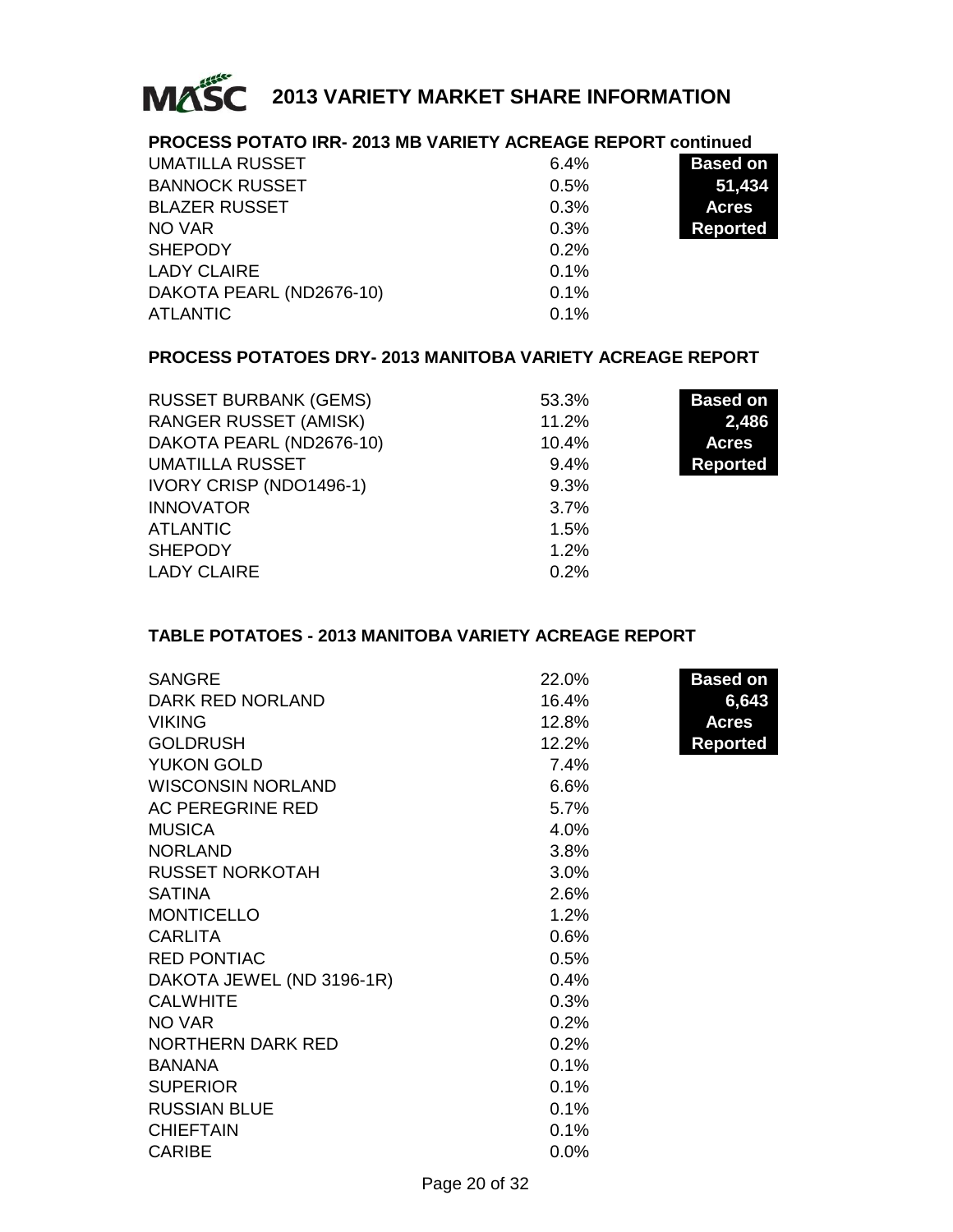

### **CORN GRAIN - 2013 MANITOBA VARIETY ACREAGE REPORT**

| PIONEER 39D95 (RT)           | 22.4% |                 |
|------------------------------|-------|-----------------|
| PIONEER 39D97 (BT)(LT)(RT)   | 16.0% |                 |
| PIONEER P7443R (RR)          | 15.5% | <b>Based on</b> |
| <b>PIONEER 39V05 (RT)</b>    | 7.8%  | 334,620         |
| PIONEER P7213R (RT)          | 5.9%  | <b>Acres</b>    |
| DEKALB DKC26-28RIB (RT)      | 5.5%  | <b>Reported</b> |
| DEKALB DKC 27-54             | 2.3%  |                 |
| DEKALB DKC30-07 (RT)         | 2.3%  |                 |
| PIONEER 39V07 (BT)(LT)(RT)   | 2.0%  |                 |
| DEKALB DKC 27-55 (LT) (RT)   | 1.4%  |                 |
| PIONEER 39Z69 (BT) (RT)      | 1.3%  |                 |
| MAIZEX MZ 1261BR (BT)(RT)    | 1.2%  |                 |
| <b>HYLAND 3093 (RT)</b>      | 1.2%  |                 |
| PRIDE A4023 (BT)(RT)         | 1.2%  |                 |
| PIONEER 39B94 (BT)(LT)(RT)   | 1.1%  |                 |
| LEGEND LR9975R (RT)          | 1.1%  |                 |
| <b>PRIDE A4176 (BT)(RT)</b>  | 1.0%  |                 |
| DEKALB DKC26-79 (RT)(BT)     | 1.0%  |                 |
| P7632HR (BT)(RT)             | 0.9%  |                 |
| PRIDE A4240RR                | 0.8%  |                 |
| A4631G2 RIB (RT)             | 0.7%  |                 |
| DEKALB DKC 30-23             | 0.7%  |                 |
| HYLAND HL 3085 (RT)          | 0.6%  |                 |
| DEKALB DKC26-25 (RT)         | 0.6%  |                 |
| DEKALB DKC26-78 (RT)         | 0.5%  |                 |
| LR 9074 RB                   | 0.3%  |                 |
| NO VAR                       | 0.2%  |                 |
| 4093 (BT) (LT) (RT)          | 0.2%  |                 |
| HYLAND HL B18R (BT)(RT)      | 0.2%  |                 |
| MAIZEX MZ 1440 (RT)          | 0.2%  |                 |
| SYNGENTA N04F-GT (RT)        | 0.2%  |                 |
| PICKSEED SILEX BTRR (RT)     | 0.2%  |                 |
| PICKSEED 2219RR              | 0.2%  |                 |
| PIONEER 39M27 (BT)           | 0.2%  |                 |
| DEKALB DKC 28-76 (RT)        | 0.2%  |                 |
| PIONEER 39B90 (RT)           | 0.2%  |                 |
| MAIZEX MZ 1244 (RT)          | 0.2%  |                 |
| SYGENTA N08N-GT (RT)         | 0.2%  |                 |
| HYLAND HL R208 (RT)          | 0.1%  |                 |
| PIONEER 3997                 | 0.1%  |                 |
| <b>HYLAND BAXXOS RR (RT)</b> | 0.1%  |                 |
| PIONEER 3995                 | 0.1%  |                 |
| E50G29 R (RT)                | 0.1%  |                 |
| SYNGENTA N04F-3000GT (RT)(BT | 0.1%  |                 |
| HYLAND HL B16R (RT)(BT)      | 0.1%  |                 |
| SORENTO R (LT) (RT)          | 0.1%  |                 |
|                              |       |                 |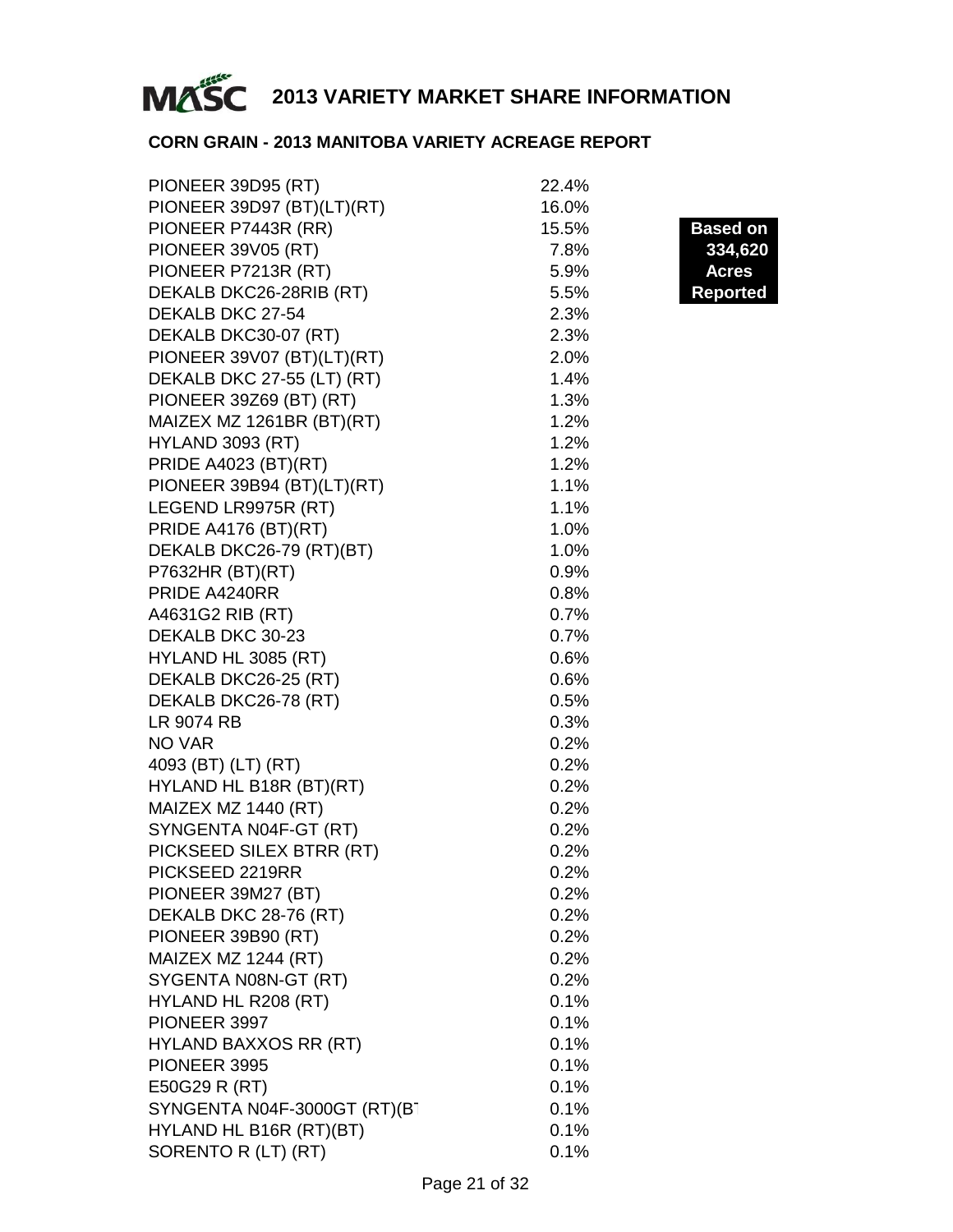

| <b>CORN GRAIN - 2013 MANITOBA VARIETY ACREAGE REPORT continued</b> |         |
|--------------------------------------------------------------------|---------|
| <b>DKC 28-79 RIB</b>                                               | 0.1%    |
| <b>PRIDE A4785G3 (RT)</b>                                          | 0.1%    |
| PIONEER 39B96 (BT)(LT)                                             | 0.1%    |
| P8651HR (LT) (RT)                                                  | 0.1%    |
| PRIDE A4632G3 (VT3)                                                | 0.1%    |
| <b>PRIDE A4022 (RT)</b>                                            | 0.1%    |
| ELITE FUSION (RT)                                                  | 0.1%    |
| PICKSEED 2501 (RT)                                                 | 0.1%    |
| HYLAND HL R219 (RT)                                                | 0.1%    |
| PIONEER 39H85 (BT)(LT)                                             | 0.1%    |
| DEKALB 27-10RY                                                     | 0.1%    |
| LR 9473 RR                                                         | 0.1%    |
| ELITE TUNDRA (RT)                                                  | 0.1%    |
| P8210HR (BT) (LT) (RT)                                             | 0.1%    |
| DEKALB DKC26-75 (CR9275)                                           | 0.1%    |
| P8016YHR (LT) (RT)                                                 | $0.0\%$ |
| PIONEER 2155                                                       | 0.0%    |
| MAIZEX EX 0801 (RT)                                                | 0.0%    |
| PICKSEED 2363                                                      | 0.0%    |
| P8193HR (LT) (RT)                                                  | 0.0%    |
| <b>PRIDE 1108</b>                                                  | 0.0%    |
| PIONEER 39D81                                                      | 0.0%    |
| PIONEER P7535HR (LT)(RT)(BT)                                       | 0.0%    |
| PIONEER 39M26 (RT)                                                 | 0.0%    |
| ELITE E50G27 (RT)                                                  | 0.0%    |
| 39F44                                                              | 0.0%    |
| DEKALB DKC27-45(RT)(BT)                                            | 0.0%    |
| 2304RR (RT)                                                        | 0.0%    |
| PIONEER Y0767A                                                     | 0.0%    |
| PIONEER P8107HR (BT)(LT)(RT)                                       | 0.0%    |
| PRIDE A5022 (BT)(RT)                                               | 0.0%    |
| PIONEER 3990                                                       | 0.0%    |
| X4033 (RT)                                                         | 0.0%    |
| HYLAND HL 2093 (HLX 801)                                           | 0.0%    |
| LF 690 R (RT)                                                      | 0.0%    |
| 2262RR (RT)                                                        | 0.0%    |
| ELITE EDGE R (RT)                                                  | 0.0%    |
| PIONEER 3936                                                       | 0.0%    |
| HYLAND HL SR22 (RT)                                                | 0.0%    |
| HYLAND HL 2262                                                     | $0.0\%$ |
| PIONEER 3851                                                       | $0.0\%$ |
| PIONEER 39A94                                                      | 0.0%    |
| TH 20131                                                           | $0.0\%$ |
| <b>ELITE 30A27 (RT)</b>                                            | 0.0%    |

### **CORN SILAGE - 2013 MANITOBA VARIETY ACREAGE REPORT** PIONEER 39D95 (RT) 11.8%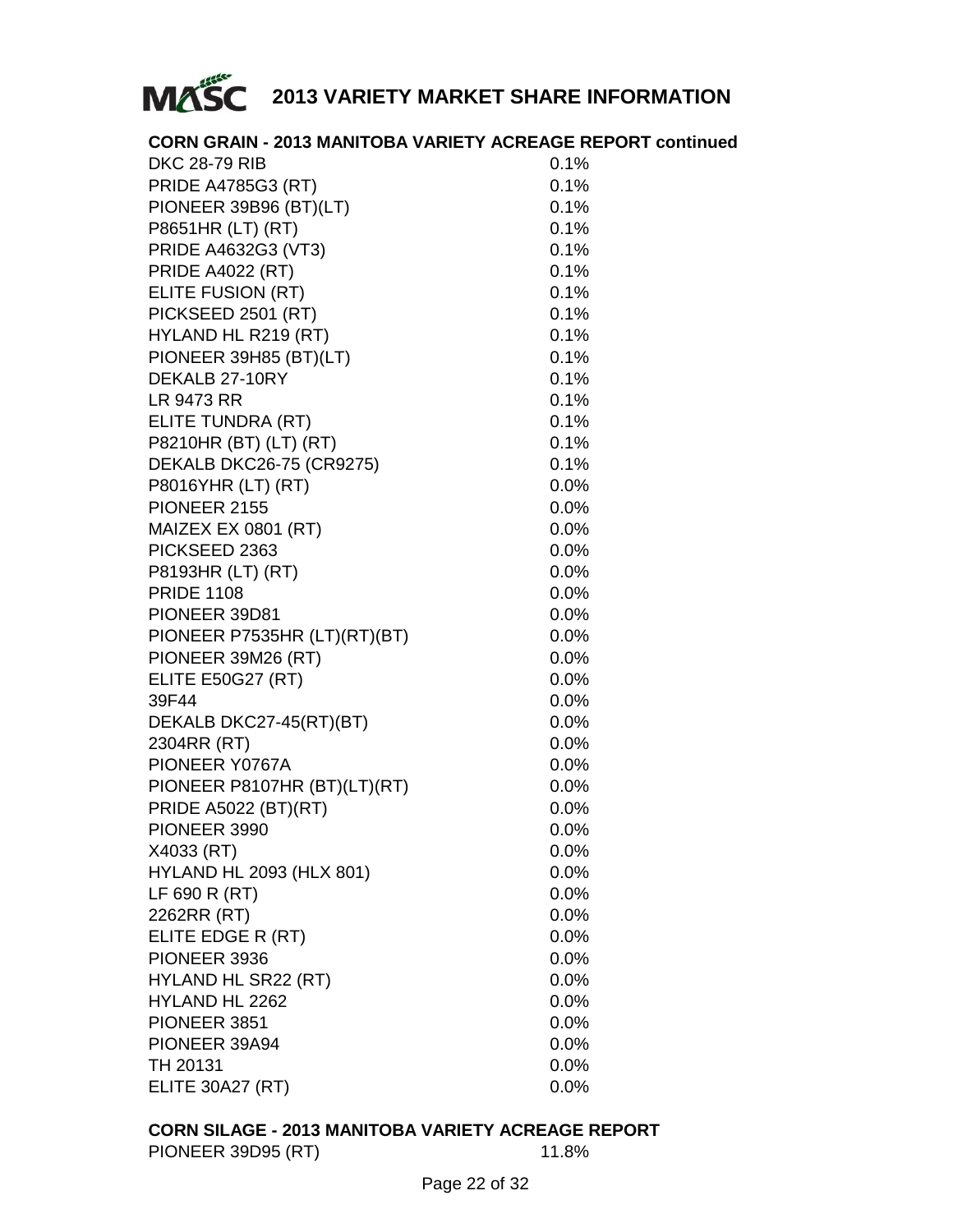

| <b>CORN SILAGE - 2013 MANITOBA VARIETY ACREAGE REPORT continued</b> |      |                 |
|---------------------------------------------------------------------|------|-----------------|
| PIONEER 39B90 (RT)                                                  | 7.0% |                 |
| PIONEER P7213R (RT)                                                 | 6.1% | <b>Based on</b> |
| HYLAND HL R219 (RT)                                                 | 4.0% | 87,250          |
| P7443R (RR)                                                         | 4.0% | <b>Acres</b>    |
| HYLAND BAXXOS RR (RT)                                               | 3.9% | <b>Reported</b> |
| PIONEER 39D97 (BT)(LT)(RT)                                          | 3.9% |                 |
| PIONEER 39V07 (BT)(LT)(RT)                                          | 3.7% |                 |
| PIONEER P8581R (RT)                                                 | 3.5% |                 |
| <b>PIONEER 39V05 (RT)</b>                                           | 3.4% |                 |
| HYLAND HL SR22 (RT)                                                 | 2.9% |                 |
| HYLAND HL SR35 (RT)                                                 | 2.8% |                 |
| PICKSEED 2501 (RT)                                                  | 2.5% |                 |
| DEKALB DKC 27-54                                                    | 2.1% |                 |
| 39F44                                                               | 1.9% |                 |
| DEKALB DKC26-78 (RT)                                                | 1.8% |                 |
| PIONEER 39M26 (RT)                                                  | 1.7% |                 |
| ELITE FUSION (RT)                                                   | 1.7% |                 |
| HYLAND HL3085 (RT)                                                  | 1.6% |                 |
| NO VAR                                                              | 1.5% |                 |
| DEKALB DKC38-03RIB (RT)                                             | 1.3% |                 |
| PIONEER 39B94 (BT) (LT) (RT)                                        | 1.2% |                 |
| DEKALB DKC26-28RIB (RT)                                             | 1.2% |                 |
| PRAIRIE PACIFIC 2146                                                | 1.2% |                 |
| A4240RR                                                             | 0.9% |                 |
| ELITE EDGE R (RT)                                                   | 0.9% |                 |
| DEKALB DKC 26-25 (RT)                                               | 0.8% |                 |
| PICKSEED 2219RR                                                     | 0.8% |                 |
| <b>PRIDE A4176 (BT)(RT)</b>                                         | 0.7% |                 |
| DEKALB DKC 28-76 (RT)                                               | 0.7% |                 |
| HORIZON HZ 830GT (RT)                                               | 0.7% |                 |
| HYLAND HL 2190                                                      | 0.6% |                 |
| LEGEND LR9780RR (RT)                                                | 0.6% |                 |
| <b>HYLAND 3093 (RT)</b>                                             | 0.6% |                 |
| <b>ELITE E50G27 (RT)</b>                                            | 0.6% |                 |
| PRIDE A4705HMRR (RT)                                                | 0.6% |                 |
| ELITE MURANO (RT)                                                   | 0.6% |                 |
| DEKALB DKC30-23 (RT)                                                | 0.6% |                 |
| P8651HR (LT) (RT)                                                   | 0.6% |                 |
| PRIDE A4631G2 (RT)                                                  | 0.5% |                 |
| P8210HR (BT) (LT) (RT)                                              | 0.5% |                 |
| SORENTO R (LT) (RT)                                                 | 0.5% |                 |
| PIONEER P7535 R (RT)                                                | 0.5% |                 |
| HYLAND HL R208 (RT)                                                 | 0.5% |                 |
| DEKALB DKC30-07 (RT)                                                | 0.4% |                 |
| PIONEER 39D85 (BT)(LT)(RT)                                          | 0.4% |                 |
| PRIDE A4023 (BT)(RT)                                                | 0.4% |                 |
| DEKALB DKC26-79 (RT)(BT)                                            | 0.4% |                 |
|                                                                     |      |                 |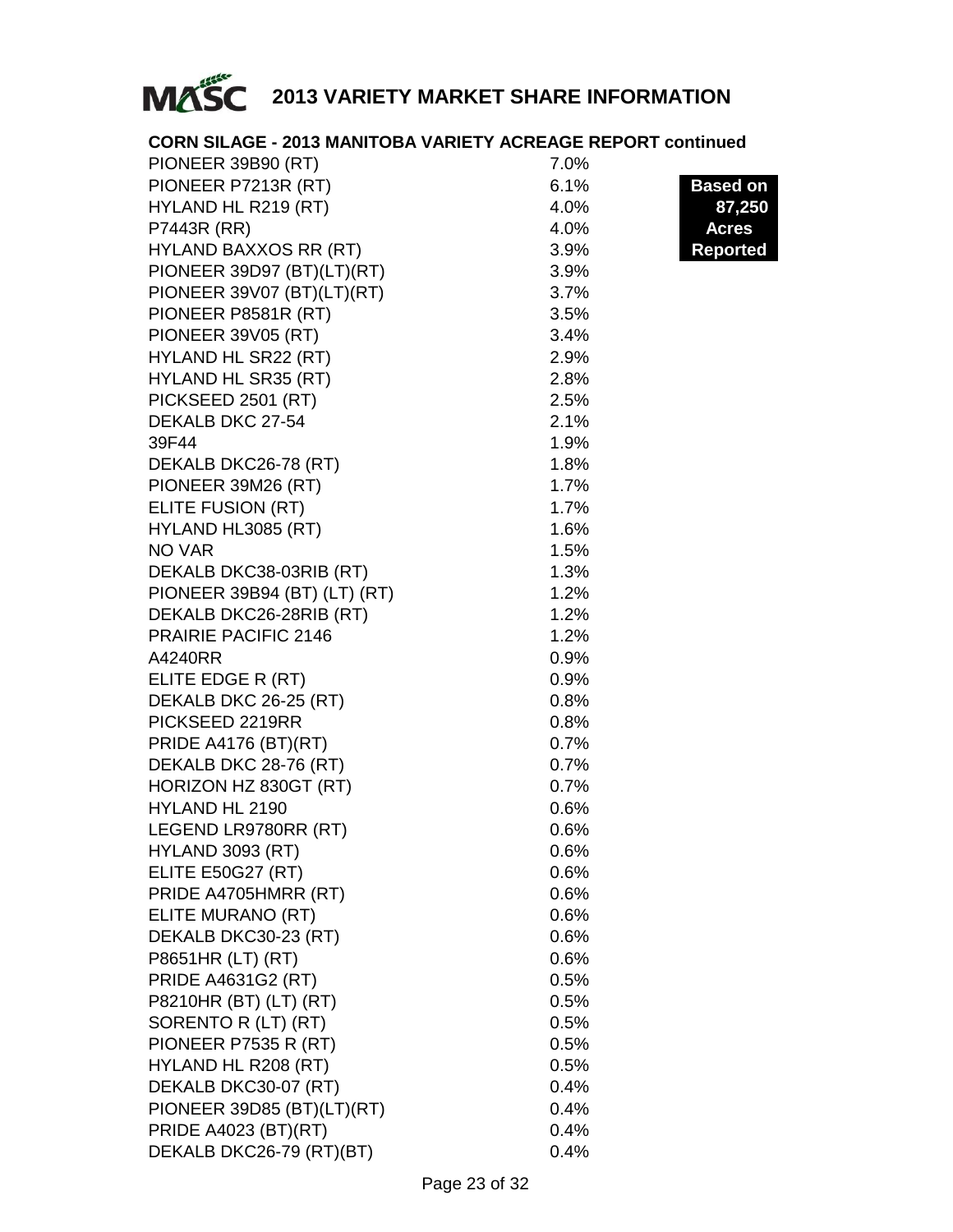

| <b>CORN SILAGE - 2013 MANITOBA VARIETY ACREAGE REPORT continued</b> |         |
|---------------------------------------------------------------------|---------|
| SYNGENTA N04F-GT (RT)                                               | 0.3%    |
| HYLAND HL B16R (RT)(BT)                                             | 0.3%    |
| PRAIRIE PACIFIC PP2146 (RT)                                         | 0.3%    |
| PIONEER 38B13 (BT)(LT)(RT)                                          | 0.3%    |
| <b>AMAIZING GRACE</b>                                               | 0.3%    |
| <b>HYLAND HY SR35</b>                                               | 0.3%    |
| HYLAND HL SR06 (RT)                                                 | 0.3%    |
| PIONEER 3902                                                        | 0.3%    |
| PIONEER P8906R                                                      | 0.3%    |
| HYLAND HL 4122 (RT)(LT)(BT)                                         | 0.2%    |
| P7632HR (BT)(RT)                                                    | 0.2%    |
| SYGENTA N08N-GT (RT)                                                | 0.2%    |
| PIONEER 3995                                                        | 0.2%    |
| PIONEER 39T66                                                       | 0.2%    |
| MAIZEX LF 728R (RT)                                                 | 0.2%    |
| PIONEER 3990                                                        | 0.2%    |
| PIONEER 39Z69 (BT) (RT)                                             | 0.2%    |
| MAIZEX EX 1261                                                      | 0.2%    |
| DEKALB DK 233                                                       | 0.2%    |
| PIONEER 3362                                                        | 0.2%    |
| PIONEER 39B64 (RT)                                                  | 0.2%    |
| ELITE 91B17 RR (RT)                                                 | 0.2%    |
| PICKSEED EXAMPLE                                                    |         |
|                                                                     | 0.2%    |
| DEKALB DKC27-55 (LT) (RT)                                           | 0.2%    |
| PIONEER P8107HR (BT)(LT)(RT)                                        | 0.1%    |
| HYLAND HL 2200                                                      | 0.1%    |
| <b>HYLAND HL S011</b>                                               | 0.1%    |
| DEKALB DKC 34-46 (RT)                                               | 0.1%    |
| HYLAND HL 4120                                                      | 0.1%    |
| DE DELL DL1197                                                      | 0.1%    |
| PIONEER 39B93                                                       | 0.1%    |
| PIONEER 3969                                                        | 0.1%    |
| HYLAND HL2093                                                       | 0.1%    |
| PRIDE A4950RR (RT)                                                  | 0.1%    |
| <b>PRIDE A4022 (RT)</b>                                             | $0.1\%$ |
| A4914G2 RIB (RT)                                                    | 0.1%    |
| DEKALB DK221                                                        | 0.1%    |
| PIONEER 39A26                                                       | 0.1%    |
| DEKALB DKC27-45 (BT)(RT)                                            | 0.1%    |
| DEKALB DKC27-12 (RT)                                                | 0.1%    |
| HYLAND BIXXIORR (RT)                                                | 0.1%    |
| ELITE TUNDRA (RT)                                                   | 0.1%    |
| N12R-3000GT (LT) (RT)                                               | 0.1%    |
| 39C59RR                                                             | 0.1%    |
| DEKALB DKC30-20 (RT)(BT)                                            | 0.1%    |
| PICKSEED PS2601RR (RT)                                              | 0.1%    |
| PICKSEED 2011                                                       | 0.1%    |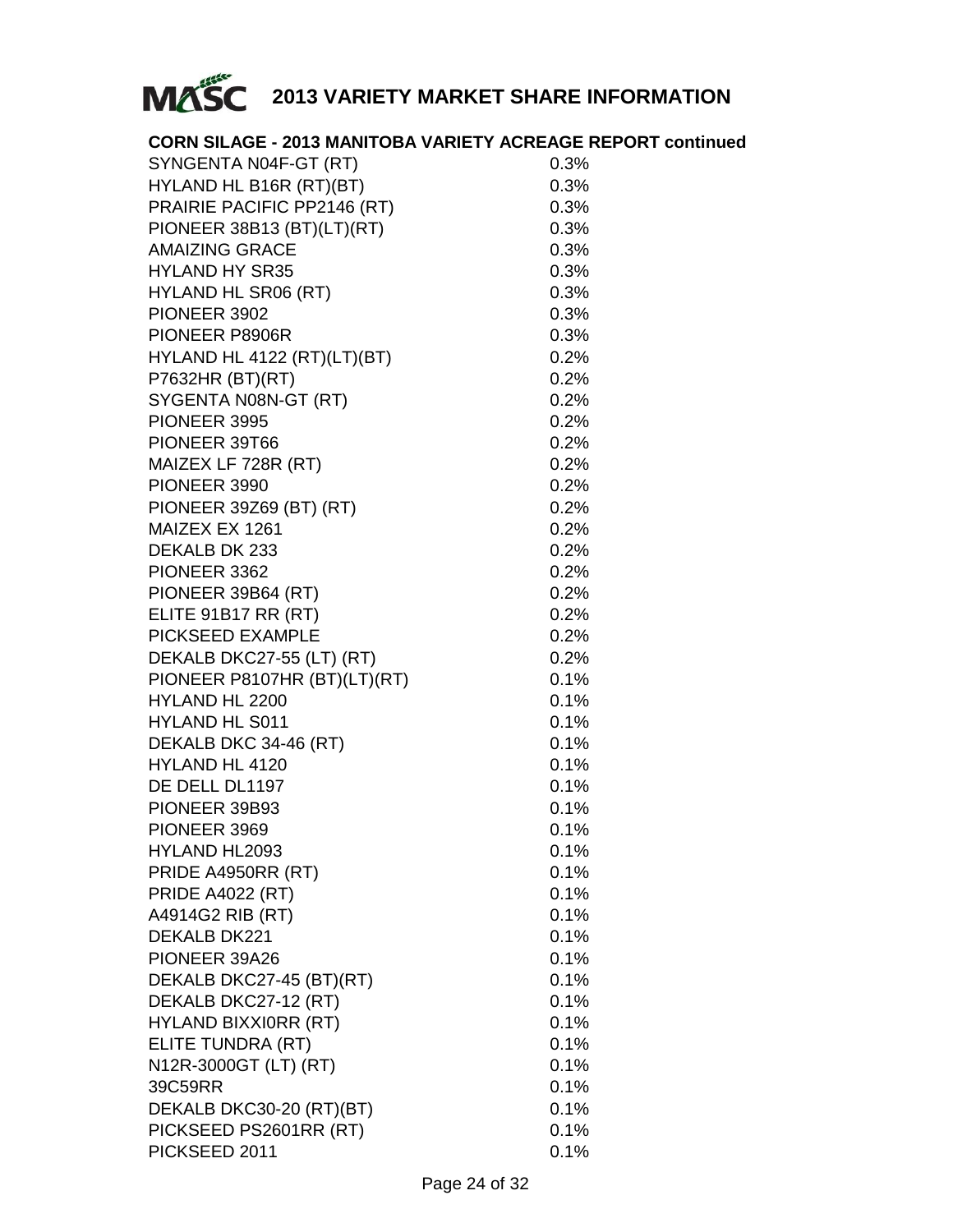

| <b>CORN SILAGE - 2013 MANITOBA VARIETY ACREAGE REPORT continued</b> |         |  |
|---------------------------------------------------------------------|---------|--|
| LEGEND LR9779RB (BT)(RT)                                            | 0.1%    |  |
| DEKALB DKC26-75                                                     | 0.1%    |  |
| PIONEER 39M27 (BT)                                                  | 0.1%    |  |
| MASTERS CHOICE MC 535LBM                                            | 0.1%    |  |
| DEKALB DKC27-15(RT)(BT)                                             | 0.1%    |  |
| PICKSEED SILEX BTRR (RT)                                            | 0.1%    |  |
| THUNDER TS7950                                                      | 0.1%    |  |
| PICKSEED 2594 RR (RT)                                               | 0.1%    |  |
| P8193AM (BT) (LT) (RT)                                              | 0.1%    |  |
| PIONEER 39D80 (RT)                                                  | 0.1%    |  |
| 14B91                                                               | 0.1%    |  |
| VENZA R (RT)                                                        | 0.1%    |  |
| E50G29 R (RT)                                                       | 0.1%    |  |
| <b>HYLAND HL S034</b>                                               | 0.1%    |  |
| DEKALB DKC33-10 (RT)                                                | 0.1%    |  |
| LEGEND LR9875R (RT)                                                 | 0.1%    |  |
| PIONEER 39H85 (BT)(LT)                                              | 0.0%    |  |
| PRAIRIE PACIFIC 3383 GTCBLL (I                                      | 0.0%    |  |
| P8016YHR (LT) (RT)                                                  | 0.0%    |  |
| DEKALB DK24                                                         | $0.0\%$ |  |
| PIONEER 3994                                                        | $0.0\%$ |  |
| PICKSEED 2404                                                       | 0.0%    |  |
| HYLAND 4528                                                         | 0.0%    |  |
| HYLAND HL 2240                                                      | 0.0%    |  |
| DEKALB DKC27-32 (RT)                                                | 0.0%    |  |
| PIONEER 3979                                                        | 0.0%    |  |
| DEKALB DKC27-44 (RT)                                                | 0.0%    |  |
| PRAIRIE PACIFIC PPX7811 (RT)(E                                      | 0.0%    |  |
| PIONEER 3905                                                        | 0.0%    |  |
| MAIZEX LF 806 R (RT)                                                | 0.0%    |  |

### **CORN- OPEN POLLINATED SILAGE - 2013 MB VARIETY ACREAGE REPORT**

| <b>CATT</b>   | 68.5% | <b>Based on</b> |
|---------------|-------|-----------------|
| WCF-X         | 15.6% | 537             |
| CT 40B (CATT) | 9.3%  | <b>Acres</b>    |
| NO VAR        | 6.5%  | Reported        |

### **CORN - OPEN POLLINATED - 2013 MANITOBA VARIETY ACREAGE REPORT**

| NO VAR      | 62.2% | <b>Based on</b> |
|-------------|-------|-----------------|
| <b>CATT</b> | 37.8% | 511             |
|             |       | <b>Acres</b>    |

**Reported**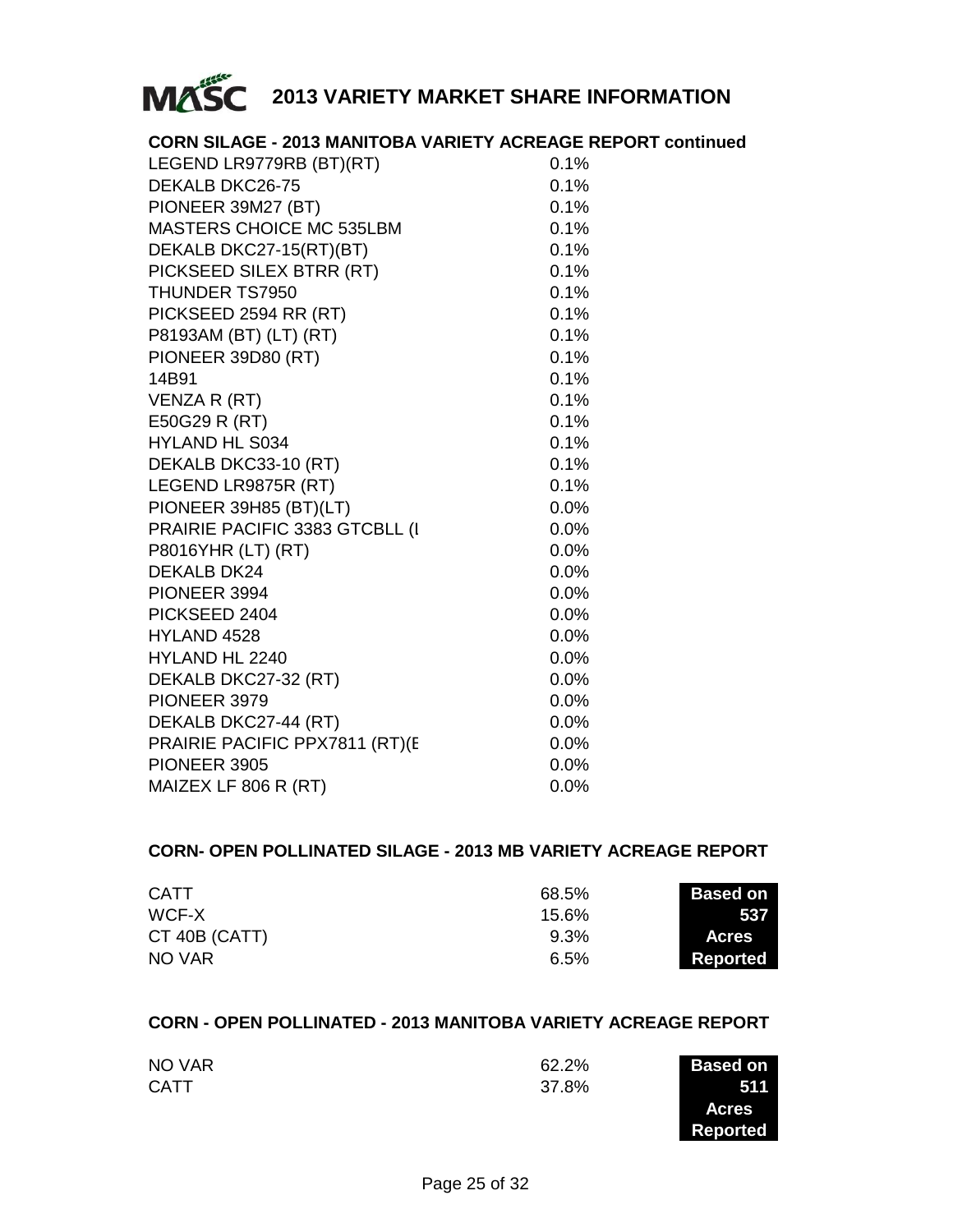

### **MUSTARD - 2013 MANITOBA VARIETY ACREAGE REPORT**

| ANDANTE (SA98RNA1)         | 59.1% | Based on     |
|----------------------------|-------|--------------|
| NO VAR (YELLOW)            | 36.2% | 3.587        |
| CENTENNIAL BROWN (J97-149) | 3.1%  | <b>Acres</b> |
| <b>CUTLASS</b>             | 1 7%  | Reported     |

### **SUNFLOWERS (OIL) - 2013 MANITOBA VARIETY ACREAGE REPORT**

| P63ME70                     | 35.9% | <b>Based on</b> |
|-----------------------------|-------|-----------------|
| PIONEER 63N82 (EXPRESS TOLE | 18.6% | 33,630          |
| 8N270CLDM                   | 15.6% | <b>Acres</b>    |
| SEEDS2000 FALCON            | 5.7%  | <b>Reported</b> |
| MYCOGEN SF270               | 4.3%  |                 |
| 3495 NS/CL/DM               | 3.3%  |                 |
| MYCOGEN 8N270 (MO)          | 3.2%  |                 |
| PIONEER 63M80 (MO)          | 2.6%  |                 |
| SYNGENTA IS7111             | 2.0%  |                 |
| <b>COBALT II (CL)</b>       | 1.8%  |                 |
| SEEDS2000 DEFENDER PLUS     | 1.7%  |                 |
| COBRA NS                    | 1.6%  |                 |
| NO VAR (SUNOLA)             | 0.8%  |                 |
| DAHLGREN D4370              | 0.5%  |                 |
| NO VAR                      | 0.5%  |                 |
| PIONEER 63A70               | 0.5%  |                 |
| 3990 NS/CL/DM               | 0.5%  |                 |
| MYCOGEN 8N358CL DMR         | 0.5%  |                 |
| P63ME80                     | 0.4%  |                 |
| SEEDS2000 DEFENDER PLUS DN  | 0.2%  |                 |
| <b>SUN S600</b>             | 0.1%  |                 |

### **SUNFLOWERS (NON-OIL) - 2013 MANITOBA VARIETY ACREAGE REPORT**

| SEEDS2000 6946 DMR           | 30.8% | <b>Based on</b> |
|------------------------------|-------|-----------------|
| SEEDS2000 6946               | 18.6% | 41,212          |
| SEEDS2000 JAGUAR DMR         | 13.0% | <b>Acres</b>    |
| SEEDS2000 JAGUAR (X4407)(ST) | 12.3% | <b>Reported</b> |
| CHS RH 400CL (CL)            | 11.2% |                 |
| RH400CL                      | 4.4%  |                 |
| PIONEER 6494                 | 2.9%  |                 |
| SEEDS2000 6950               | 2.1%  |                 |
| DAHLGREN D-9530              | 2.0%  |                 |
| SEEDS2000 PANTHER            | 1.8%  |                 |
| SEEDS2000 PANTHER DMR        | 0.5%  |                 |
| NO VAR                       | 0.5%  |                 |
| PIONEER 6394                 | 0.1%  |                 |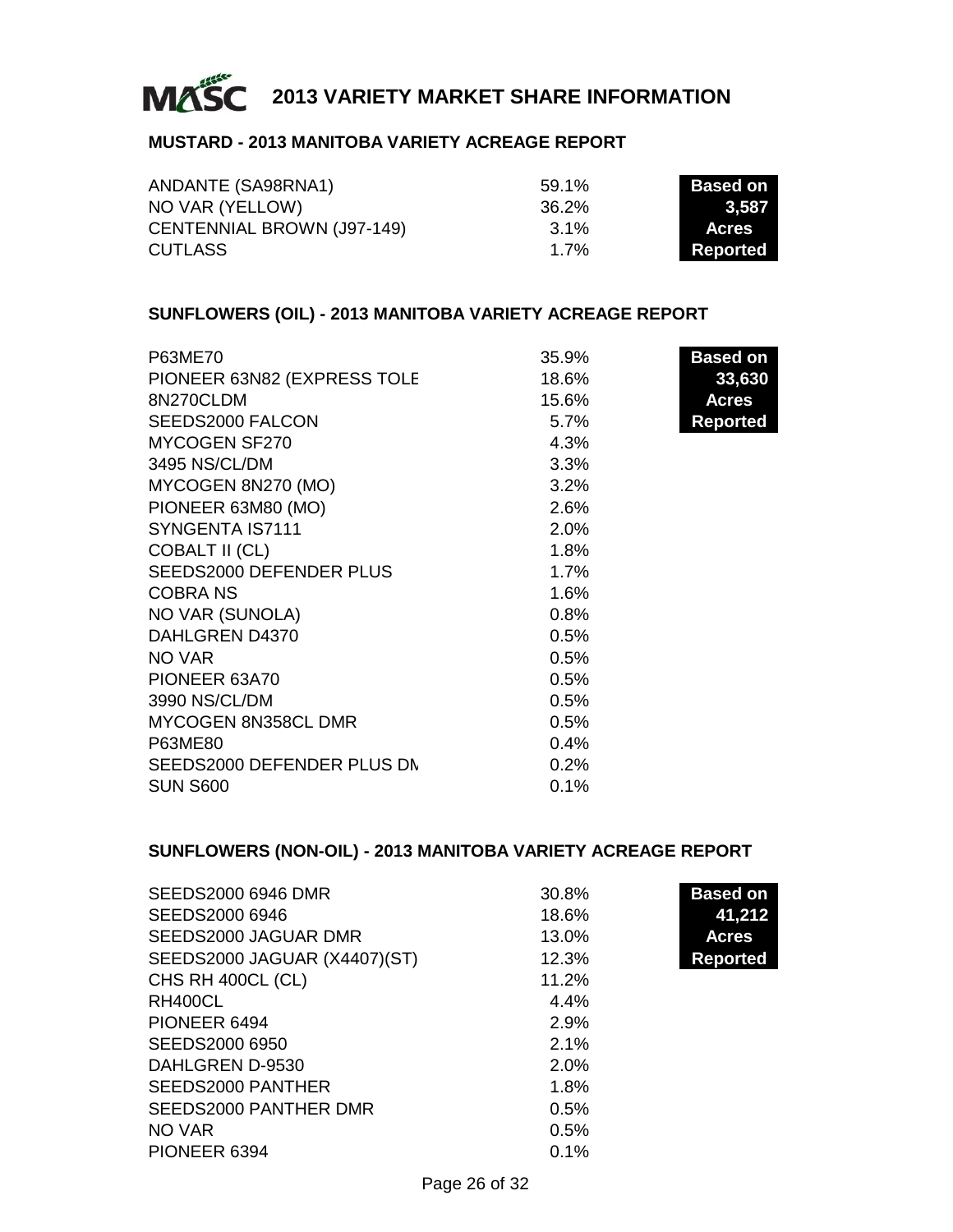

### **BUCKWHEAT - 2013 MANITOBA VARIETY ACREAGE REPORT**

| KOMA (BRO 3)              | 28.5% | <b>Based on</b> |
|---------------------------|-------|-----------------|
| <b>MANCAN</b>             | 15.8% | 5,094           |
| AC SPRINGFIELD (BS 85648) | 15.2% | <b>Acres</b>    |
| NO VAR                    | 14.9% | <b>Reported</b> |
| AC MANISOBA (BS85635)     | 13.9% |                 |
| KOTO                      | 9.3%  |                 |
| KOBAN 2                   | 0.9%  |                 |
| BM 94121.5                | 0.6%  |                 |
| <b>KOBAN (G1910)</b>      | 0.5%  |                 |
| DF4 (HORIZON)             | 0.5%  |                 |

### **CANARYSEED - 2013 MANITOBA VARIETY ACREAGE REPORT**

| <b>KEET</b>         | 30.7%    | <b>Based on</b> |
|---------------------|----------|-----------------|
| <b>ELIAS</b>        | 30.6%    | 6,422           |
| CDC TOGO (C99048)   | 19.3%    | <b>Acres</b>    |
| <b>CANTATE</b>      | $10.7\%$ | Reported        |
| CDC MARIA (GLB - 2) | 4.4%     |                 |
| CDC BASTIA (C99037) | 3.2%     |                 |
| NO VAR              | 1.3%     |                 |

### **HEMP (GRAIN) - 2013 MANITOBA VARIETY ACREAGE REPORT**

| CRS-1            | 59.7% | <b>Based on</b> |
|------------------|-------|-----------------|
| X59 (HEMPNUT)    | 20.7% | 11,297          |
| CFX-2            | 6.6%  | <b>Acres</b>    |
| NO VAR           | 4.5%  | <b>Reported</b> |
| <b>DELORES</b>   | 4.2%  |                 |
| <b>ALYSSA</b>    | 1.2%  |                 |
| CFX-1            | 1.2%  |                 |
| <b>CANDA</b>     | 1.2%  |                 |
| FINOLA (FIN 314) | 0.9%  |                 |

### **MILLET - PROSO - 2013 MANITOBA VARIETY ACREAGE REPORT**

| NO VAR (PROSO)      | 26.1% | <b>Based on</b> |
|---------------------|-------|-----------------|
| NO VAR (WHITE)      | 23.6% | 10,200          |
| NO VAR (RED)        | 19.4% | <b>Acres</b>    |
| DAWN (WHITE)        | 17.5% | <b>Reported</b> |
| HORIZON (WHITE)     | 4.4%  |                 |
| <b>CROWN</b>        | 3.4%  |                 |
| <b>CERISE (RED)</b> | 2.7%  |                 |
| <b>PRAIRIE GOLD</b> | 1.9%  |                 |
| NO VAR (YELLOW)     | 1.1%  |                 |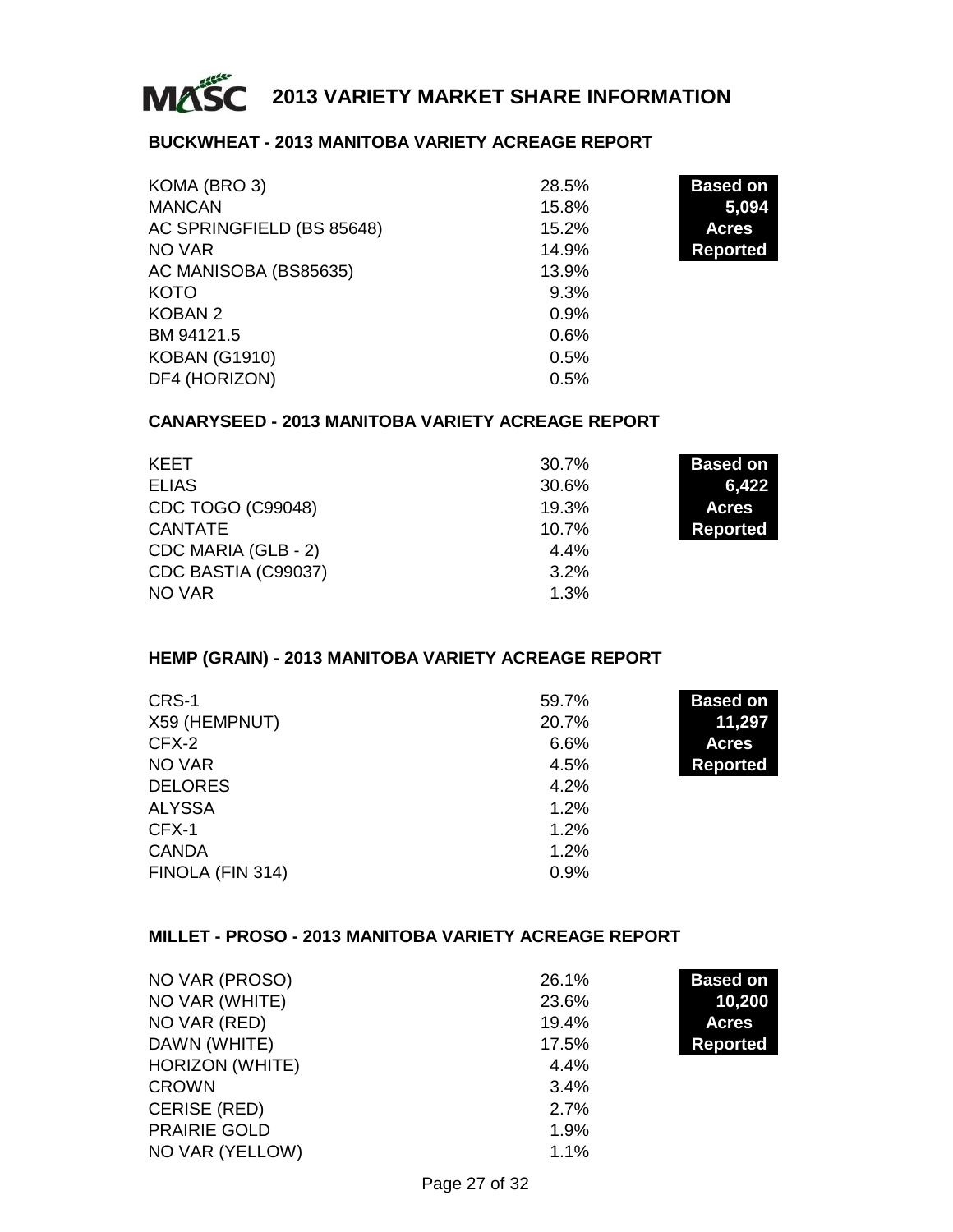

### **TIMOTHY SEED PEDIGREED - 2013 MANITOBA VARIETY ACREAGE REPORT**

| <b>COMER</b>         | 13.0% | <b>Based on</b> |
|----------------------|-------|-----------------|
| <b>RICHMOND</b>      | 10.1% | 15,790          |
| <b>PRESTO</b>        | 5.7%  | <b>Acres</b>    |
| <b>CLIMAX</b>        | 5.5%  | <b>Reported</b> |
| <b>BARFLEO</b>       | 5.4%  |                 |
| <b>LISCHKA</b>       | 5.1%  |                 |
| <b>HOKUO</b>         | 4.8%  |                 |
| <b>TIFFANY</b>       | 3.8%  |                 |
| EXPRESS (TM 8902)    | 3.6%  |                 |
| <b>TREASURE</b>      | 3.6%  |                 |
| <b>PROMESSE</b>      | 3.6%  |                 |
| <b>TILLER</b>        | 3.3%  |                 |
| <b>ERECTA</b>        | 3.3%  |                 |
| <b>CLASSIC</b>       | 2.6%  |                 |
| <b>AC OPAL</b>       | 2.5%  |                 |
| <b>OVATION</b>       | 2.4%  |                 |
| ARLAKA (SF 8301)     | 2.3%  |                 |
| <b>WINNETOU</b>      | 2.2%  |                 |
| AC ALLIANCE (SF8601) | 2.2%  |                 |
| <b>KARA</b>          | 1.6%  |                 |
| <b>ANJO</b>          | 1.5%  |                 |
| <b>BARMIDI</b>       | 1.4%  |                 |
| <b>BARPENTA</b>      | 1.4%  |                 |
| <b>CLAIR</b>         | 1.3%  |                 |
| <b>GRINDSTAD</b>     | 1.0%  |                 |
| <b>SUMMER GRAZE</b>  | 1.0%  |                 |
| <b>ENGMO</b>         | 0.9%  |                 |
| <b>GLACIER</b>       | 0.8%  |                 |
| <b>PHLEWIOLA</b>     | 0.8%  |                 |
| KABA                 | 0.7%  |                 |
| <b>LIROCCO</b>       | 0.6%  |                 |
| $S-48$               | 0.5%  |                 |
| <b>COMTAL</b>        | 0.5%  |                 |
| <b>DOLINA</b>        | 0.5%  |                 |
| <b>RASANT</b>        | 0.4%  |                 |
| <b>HOKUEI</b>        | 0.2%  |                 |

### **ALFALFA SEED PEDIGREED- 2013 MANITOBA VARIETY ACREAGE REPORT**

| 5301                     | $8.0\%$ | <b>Based on</b> |
|--------------------------|---------|-----------------|
| SATELLITE (POWER 4.2)    | 7.8%    | 10.756          |
| ADRENALINE               | 6.3%    | <b>Acres</b>    |
| <b>PLATO</b>             | 4.9%    | Reported        |
| 4030 (DS 812-T)          | 4.4%    |                 |
| ACTIS (CW34029, QS34029) | 4.0%    |                 |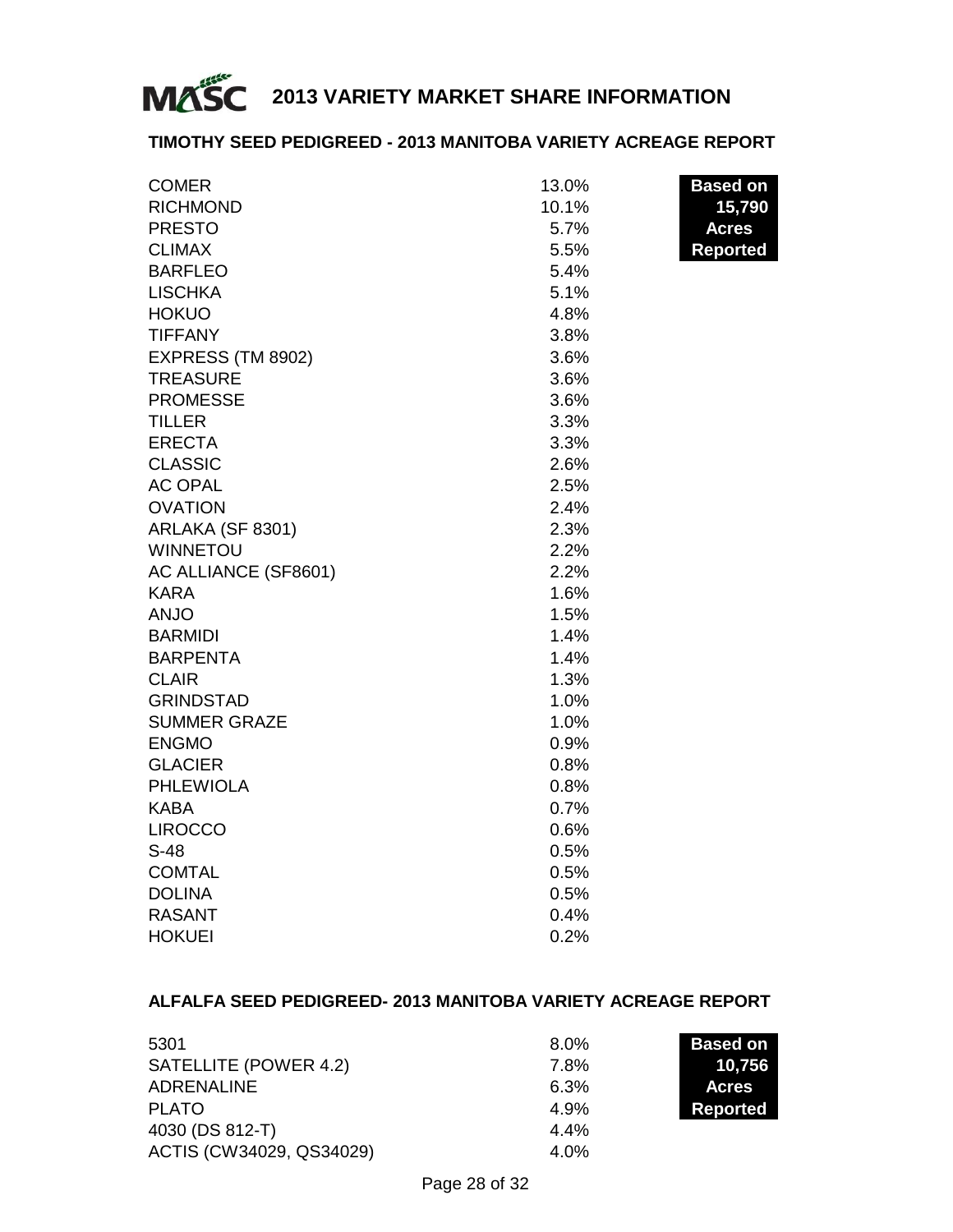

### **ALFALFA SEED PED- 2013 MB VARIETY ACREAGE REPORT continued**

| 4020 MF (BY 723)             | 4.0% |
|------------------------------|------|
| <b>RESPONSE WT</b>           | 3.4% |
| PERFORMER (CW-044018)        | 3.3% |
| <b>TRIADE</b>                | 3.2% |
| LEXUS (CW 05009) (SHEPHERD-L | 3.0% |
| <b>DERBY</b>                 | 2.8% |
| <b>DS 711 BR</b>             | 2.8% |
| OPTIMUS (CW 044019)          | 2.8% |
| ICG H04                      | 2.4% |
| DON ENRIQUE 6000 (AR-14)     | 2.3% |
| PS 2065 MF                   | 2.2% |
| <b>CALYPSO</b>               | 2.2% |
| <b>CRENO</b>                 | 1.9% |
| <b>SUTTER</b>                | 1.8% |
| ESTAZUELA CHANA              | 1.8% |
| <b>DURANGO</b>               | 1.6% |
| <b>LACTATOR</b>              | 1.5% |
| <b>SVN 0057 (SOCA)</b>       | 1.5% |
| <b>QUEST (CW24044)</b>       | 1.5% |
| MARA (AR-16)                 | 1.4% |
| <b>ALGONQUIN</b>             | 1.4% |
| ACA617 (AR-18)               | 1.4% |
| <b>LADAK</b>                 | 1.3% |
| <b>PLANET</b>                | 1.3% |
| AC MELODIE (SF8902)          | 1.2% |
| KEY <sub>2</sub>             | 1.2% |
| STEALTH (CW 83021)           | 1.2% |
| <b>KEY</b>                   | 1.1% |
| ACA605 (AR-5)                | 0.9% |
| <b>AC BRADOR</b>             | 0.9% |
| <b>MATRIX</b>                | 0.8% |
| LX47 ML                      | 0.7% |
| <b>RUGGED</b>                | 0.7% |
| <b>SPYDER BRAND</b>          | 0.6% |
| <b>PATRICIA</b>              | 0.5% |
| CONCEPT (CW 63002)           | 0.5% |
| CW24025                      | 0.5% |
| <b>AC CARIBOU</b>            | 0.3% |
| RUNNER (HC - 2)              | 0.3% |
| SF2104                       | 0.3% |
| IML04                        | 0.2% |
| 4241 (GG4241)                | 0.2% |

### **ALFALFA SEED COMMON - 2013 MANITOBA VARIETY ACREAGE REPORT**

| NO VAR   | 72.3%   |
|----------|---------|
| LEGEND 2 | $3.4\%$ |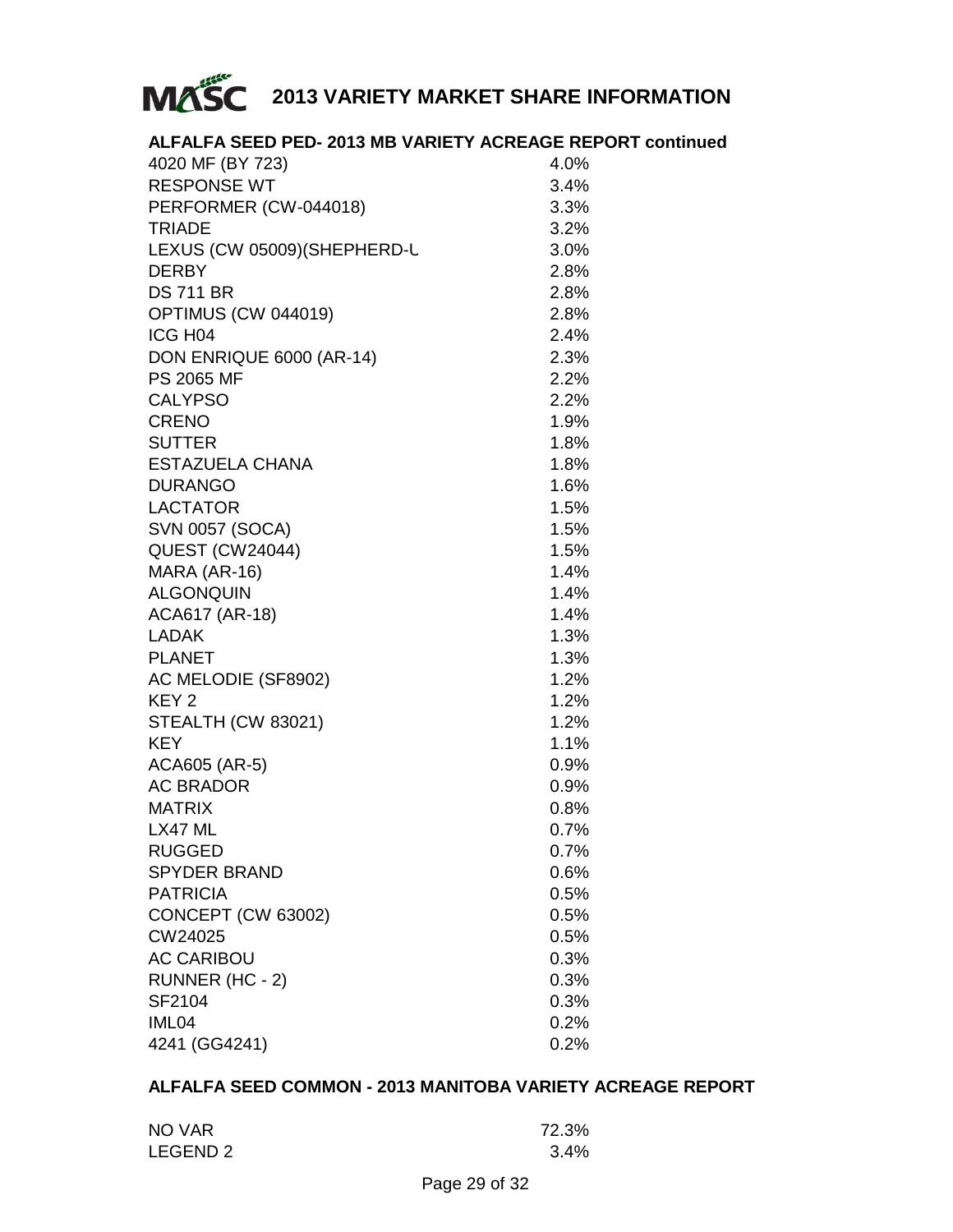

| ALFALFA SD COMMON - 2013 MB VARIETY ACREAGE REPORT continued |      |                 |
|--------------------------------------------------------------|------|-----------------|
| SPREDOR 4                                                    | 3.4% |                 |
| <b>ALGONQUIN</b>                                             | 3.1% |                 |
| <b>PS 2065 MF</b>                                            | 2.7% | <b>Based on</b> |
| REGINA (AR-247)                                              | 2.2% | 6,943           |
| SATELLITE (POWER 4.2)                                        | 2.1% | <b>Acres</b>    |
| <b>LADAK</b>                                                 | 1.6% | <b>Reported</b> |
| 9111                                                         | 1.2% |                 |
| RUNNER (HC - 2)                                              | 1.2% |                 |
| ANDINA (AR-10)                                               | 1.2% |                 |
| ACA605 (AR-5)                                                | 1.1% |                 |
| <b>CIMARRON SR</b>                                           | 0.9% |                 |
| <b>CIMARRON VR</b>                                           | 0.9% |                 |
| SEEDAR 60                                                    | 0.7% |                 |
| <b>AC NORDICA</b>                                            | 0.7% |                 |
| <b>MATRIX</b>                                                | 0.7% |                 |
| LEXUS (CW 05009) (SHEPHERD-L                                 | 0.3% |                 |
| ABLE (PS 90-6,9096)                                          | 0.2% |                 |

### **ANNUAL RYEGRASS SEED- 2013 MANITOBA VARIETY ACREAGE REPORT**

| NO VAR              | 29.6% | <b>Based on</b> |
|---------------------|-------|-----------------|
| <b>MAGNUM</b>       | 16.7% | 1,261           |
| AUBADE              | 16.3% | <b>Acres</b>    |
| ELUNARIA            | 16.2% | Reported        |
| <b>GRAZER</b>       | 13.2% |                 |
| NO VAR (WESTERWOLD) | 6.2%  |                 |
| <b>MENDOZA</b>      | 2.0%  |                 |

### **PERENNIAL RYEGRASS- 2013 MANITOBA VARIETY ACREAGE REPORT**

| GATOR 3 (CIS-PR-85) | 7.7% | <b>Based on</b> |
|---------------------|------|-----------------|
| <b>ELEGANA</b>      | 6.1% | 15,652          |
| <b>FANCY</b>        | 5.5% | <b>Acres</b>    |
| <b>VOLUNTEER</b>    | 4.1% | <b>Reported</b> |
| <b>KEYSTONE 2</b>   | 4.0% |                 |
| ALL STAR III        | 3.8% |                 |
| <b>PASSPORT</b>     | 3.7% |                 |
| AFFIRMED            | 3.0% |                 |
| NO VAR              | 2.9% |                 |
| <b>BELLEVUE</b>     | 2.8% |                 |
| <b>SIRTAKY</b>      | 2.8% |                 |
| APR 2036            | 2.3% |                 |
| CUTTER 2            | 2.2% |                 |
| IQ (CIS-PR-75)      | 2.1% |                 |
| <b>FIESTA III</b>   | 2.0% |                 |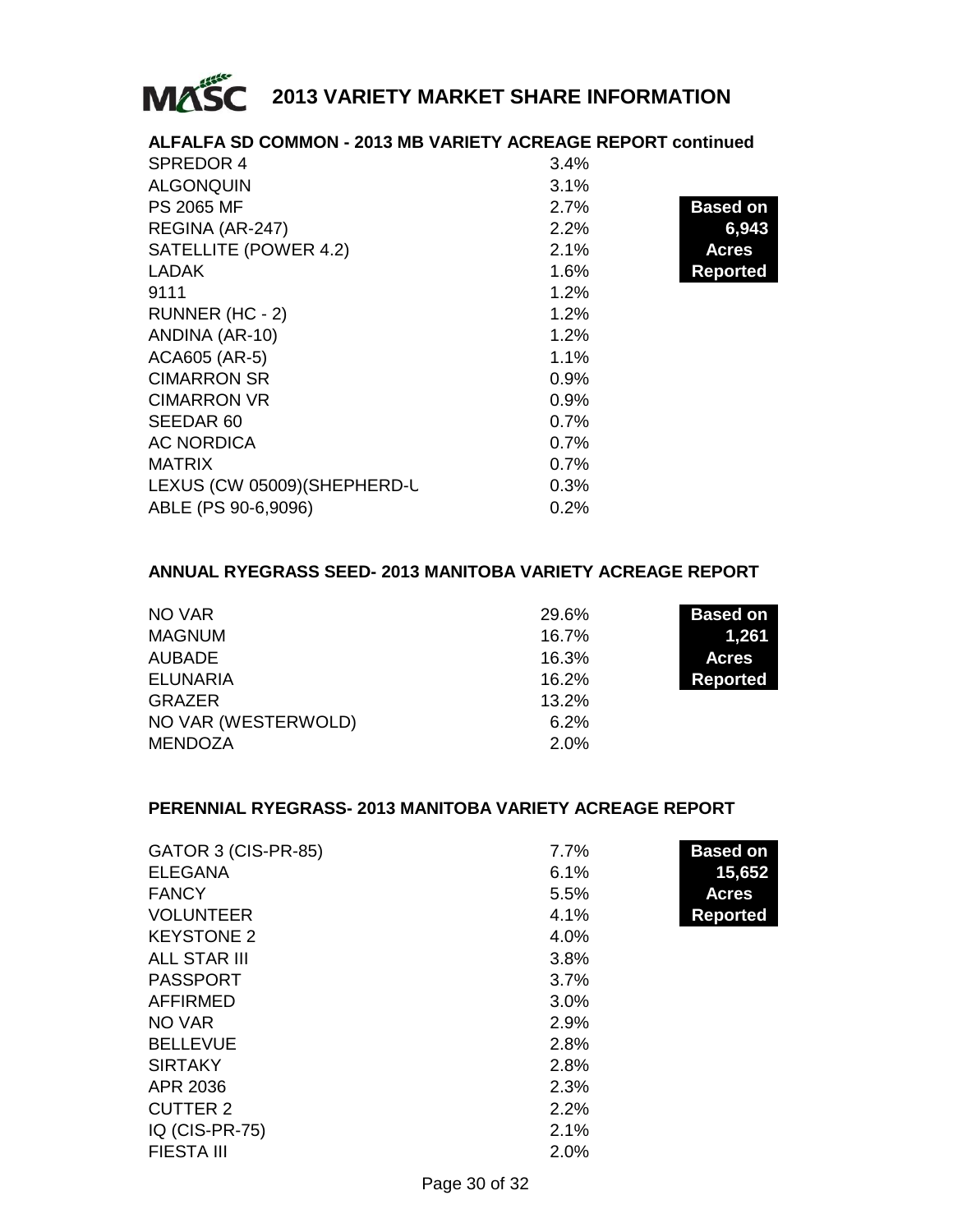

### **PERENNIAL RYEGRASS- 2013 MB VARIETY ACREAGE REPORT continued**

| PST-2AG4                 | 2.0%    |
|--------------------------|---------|
| <b>JIFFIE II</b>         | 1.9%    |
| FIESTA 4                 | 1.9%    |
| <b>BOXER</b>             | 1.8%    |
| <b>EVENING SHADE</b>     | 1.7%    |
| DERBY XTREME (IS-PR-268) | 1.7%    |
| CITATION III             | 1.5%    |
| <b>ALLSPORT</b>          | 1.4%    |
| <b>RACER II</b>          | 1.4%    |
| LS 2000                  | 1.4%    |
| <b>OREGON</b>            | 1.4%    |
| <b>PROTEGE</b>           | 1.4%    |
| <b>TOP GUN</b>           | 1.3%    |
| <b>LIBERO</b>            | 1.2%    |
| SR 4220                  | 1.0%    |
| <b>CUTTER</b>            | 1.0%    |
| PRELUDE III              | 1.0%    |
| REGAL 5                  | 1.0%    |
| ALS2 (ALLSPORT 2)        | 1.0%    |
| <b>ZOOM</b>              | 1.0%    |
| LAREDO                   | 1.0%    |
| <b>SECRETARIAT II</b>    | 1.0%    |
| <b>FEEDER</b>            | 1.0%    |
| SR 4420                  | 1.0%    |
| <b>CADDYSHACK 2</b>      | 1.0%    |
| <b>CHURCHILL</b>         | 1.0%    |
| <b>QUICKSILVER</b>       | 1.0%    |
| <b>REPLICATOR 4N</b>     | 1.0%    |
| <b>UNO</b>               | $0.9\%$ |
| <b>PRESIDIO</b>          | $0.9\%$ |
| JR-348 (REVENGE GLX)     | 0.9%    |
| <b>FANDANGO</b>          | $0.9\%$ |
| <b>BRIGHTSTAR II</b>     | $0.8\%$ |
| <b>ACCENT</b>            | 0.7%    |
| <b>LACTAL</b>            | 0.6%    |
| <b>DASHER 3</b>          | 0.6%    |
| <b>LIROMEO</b>           | 0.6%    |
| CHARISMATIC              | 0.5%    |
| <b>VERDI (REPELL II)</b> | $0.5\%$ |
| <b>CONCERTO</b>          | 0.5%    |
| ALL STAR 2               | $0.5\%$ |
|                          |         |

### **TALL FESCUE SEED - 2013 MANITOBA VARIETY ACREAGE REPORT**

| NO VAR        | 26.8% |
|---------------|-------|
| <b>DIVYNA</b> | 16.6% |